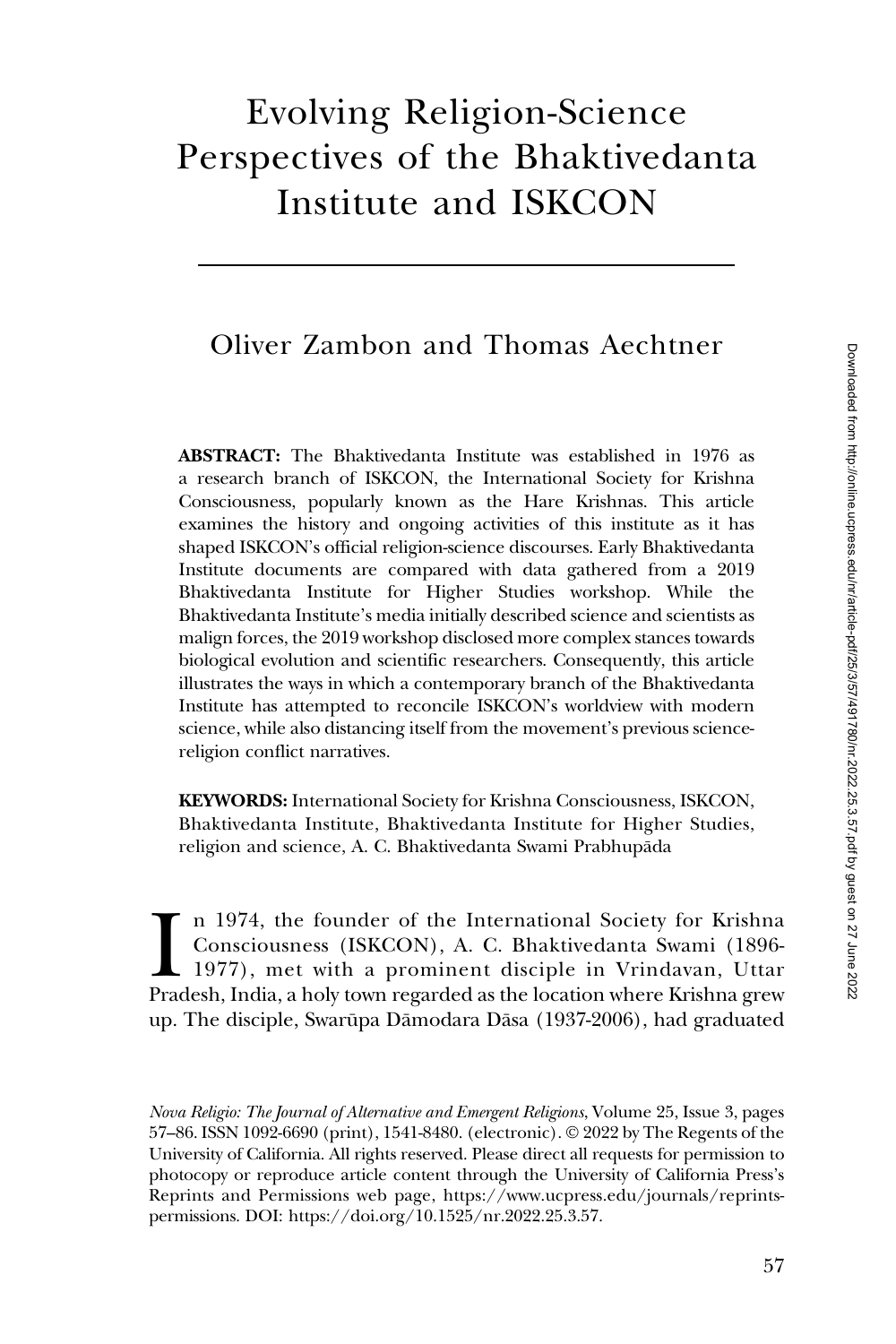#### Nova Religio

with a PhD in physical organic chemistry from the University of California, Irvine, and as the two conversed, Bhaktivedanta showed him a collection of magazines from the Oriental Research Institute based in Vrindavan.<sup>1</sup> The swami then asked whether ISKCON could likewise establish a research institute of its own to "preach Krishna consciousness among the intellectuals all over the world."2 Two years later, on 10 December 1976, the swami and five of his disciples would officially establish the Bhaktivedanta Institute (BI) in North America as ISKCON's research branch, which would go on to epitomize Hare Krishna engagement with the sciences and Vaisnava theology.<sup>3</sup> While. the BI would steer ISKCON's discourses on science for years to come, however, the institute has received little scholarly attention, and recent developments within the organization have gone largely unnoticed outside ISKCON.<sup>4</sup> In an effort to add additional insights concerning the motivating forces behind the institute and ISKCON's often provocative stand on science-religion interactions, this article re-examines Hare Krishna history alongside an analysis of Bhaktivedanta Institute's media products and the institute's current activities. In doing so, this article illustrates the ways in which a contemporary branch of the Bhaktivedanta Institute, the Bhaktivedanta Institute for Higher Studies (BIHS), has attempted to reconcile ISKCON's worldview with modern science, while also distancing itself from the movement's previous science-religion conflict narratives.<sup>5</sup>

ISKCON was founded in New York City in 1966 by the Indian holy man A. C. Bhaktivedanta Swami, who came to be known by the honorific S<sup>rī</sup>la Prabhupāda (one who sits at the Lord's feet). With teachings based on the late-medieval Caitanya Vaisnava tradition,<sup>6</sup> the modern "Krishna consciousness" movement is known for its colorful street parades, vegetarian Indian food distribution, and public chanting of the Hare Krishna mantra. Throughout the late 1960s and the 1970s, ISKCON's following increased, developing from a group linked to the American counterculture movement into a global religious organization with many Indian and Indian American members. After Bhaktivedanta's death in 1977, however, ISKCON communities faced a series of upheavals, resulting in widespread financial strain, declining numbers of new converts, and mass defections.<sup>7</sup> Most significantly, this period saw a shift away from ISKCON's early monasticism, as devotees increasingly married and entered into family life.<sup>8</sup> Whereas ISKCON had previously valorized the renunciation of worldly pleasures, communal living, and full-time commitment to the movement's "radical project of promoting world transformation,"<sup>9</sup> devotee families integrated into mainstream society to secure employment, housing, and education for their children.<sup>10</sup> Consequently, many devotees "came increasingly to appreciate those who were striving for worthwhile goals in the external society,"<sup>11</sup> and thus ISKCON's previous "images of a 'corrupt' and 'demonic' society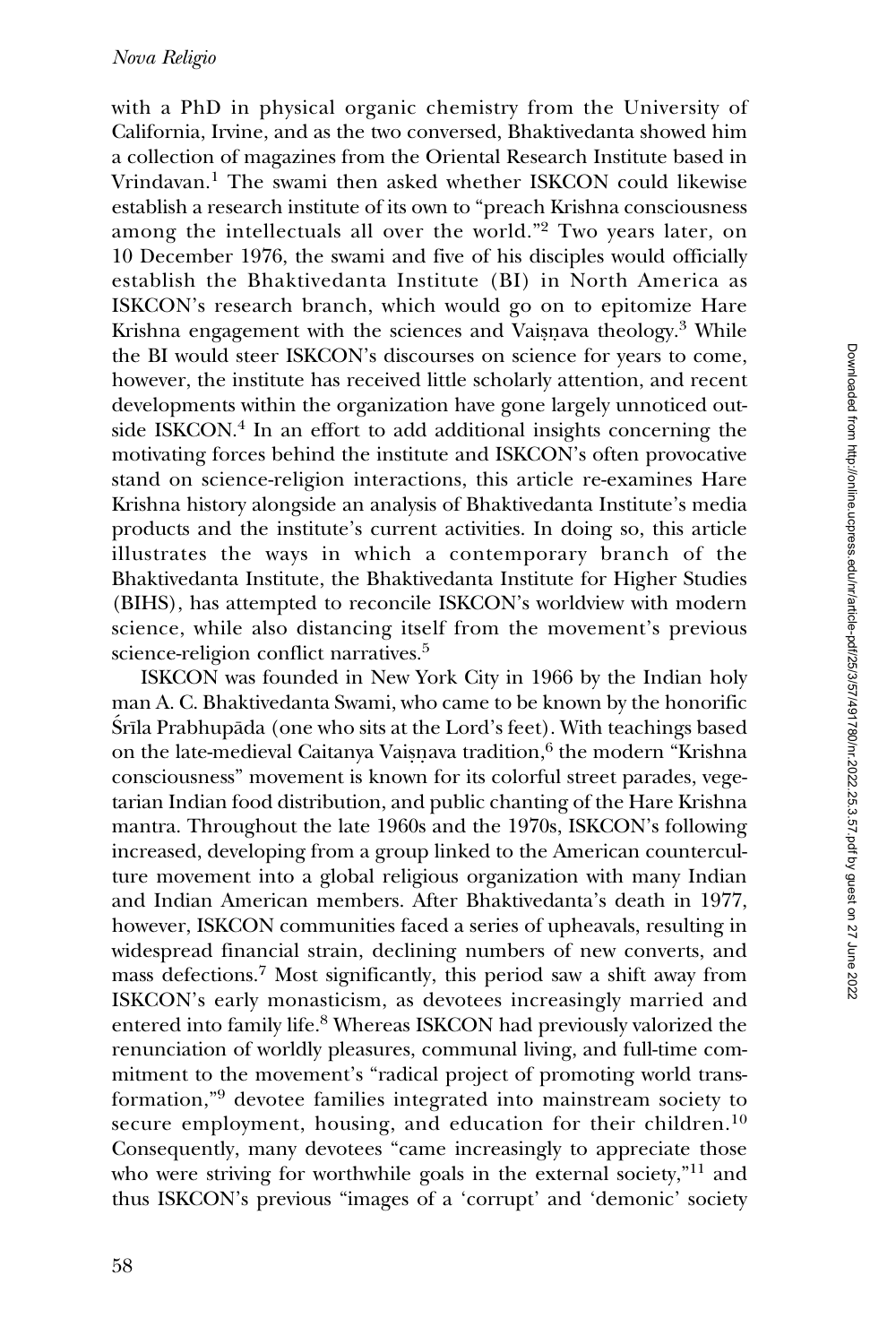requiring reform and transformation [became] difficult to sustain."<sup>12</sup> From the late 1980s onwards, therefore, ISKCON gradually transitioned from its countercultural, renunciative beginnings into a movement increasingly open to integrating with wider society.13 This ongoing shift was reflected in the movement's changing discourses on marriage, women's rights, and inter-religious dialogue.<sup>14</sup> Moreover, as this article demonstrates, recent developments within ISKCON's Bhaktivedanta Institute for Higher Studies suggest that the movement also has transitioned towards more accommodating expressions of science-religion discourse.

As a prominent new religious movement, ISKCON has attracted significant scholarly attention over the past five decades, and a small subsection of this scholarship has focused on the organization's extensive engagements with science. Scholarly research on views expressed on science by ISKCON representatives has concentrated primarily on media produced prior to the year 2000, highlighting the considerable tensions that devotees perceived between modern science and their Vaisnava worldview. For instance, religion scholar Mikael Rothstein argues that ISKCON members perceived science to be a "fundamentally malevolent system that leads away from the religious truth," while simultaneously emphasizing Hare Krishna teachings at the exclusion of all foreign "concepts and social systems."<sup>15</sup> Similarly, historian of South Asian religions C. Mackenzie Brown has drawn parallels between Christian Young Earth creationism and ISKCON's "Hindu creationism," noting their shared "disdain for establishment science," and their common efforts to denounce evolutionary theory as a form of atheistic religion.<sup>16</sup> Religious studies scholar Benjamin E. Zeller has further documented an increase in hostility from ISKCON towards science as the movement grew during the 1970s.<sup>17</sup> Zeller explains that while contemporaneous new religious movements attempted to "guide" or "absorb" science, ISKCON sought to "replace" modern science altogether.<sup>18</sup> Moreover, religious studies scholar Anna S. King has argued that in early ISKCON media, "'science' and 'scientism' [became] inextricably muddled," and this conflation has continued to influence the movement's often "impoverished and hostile understandings" of the relation between science and religion.<sup>19</sup>

These scholars have accurately depicted the main thrust of ISKCON's largely oppositional science-religion engagements. Nevertheless, religion and science scholars Oliver Zambon and Thomas Aechtner have recently drawn attention to layers of complexity and ambiguity within ISKCON's religion and science discourse. In addition to problematizing the view that Bhaktivedanta Swami was strictly opposed to modern science, Zambon and Aechtner have also highlighted relatively accommodating religion-science viewpoints that have emerged within recent ISKCON media.<sup>20</sup> The present article builds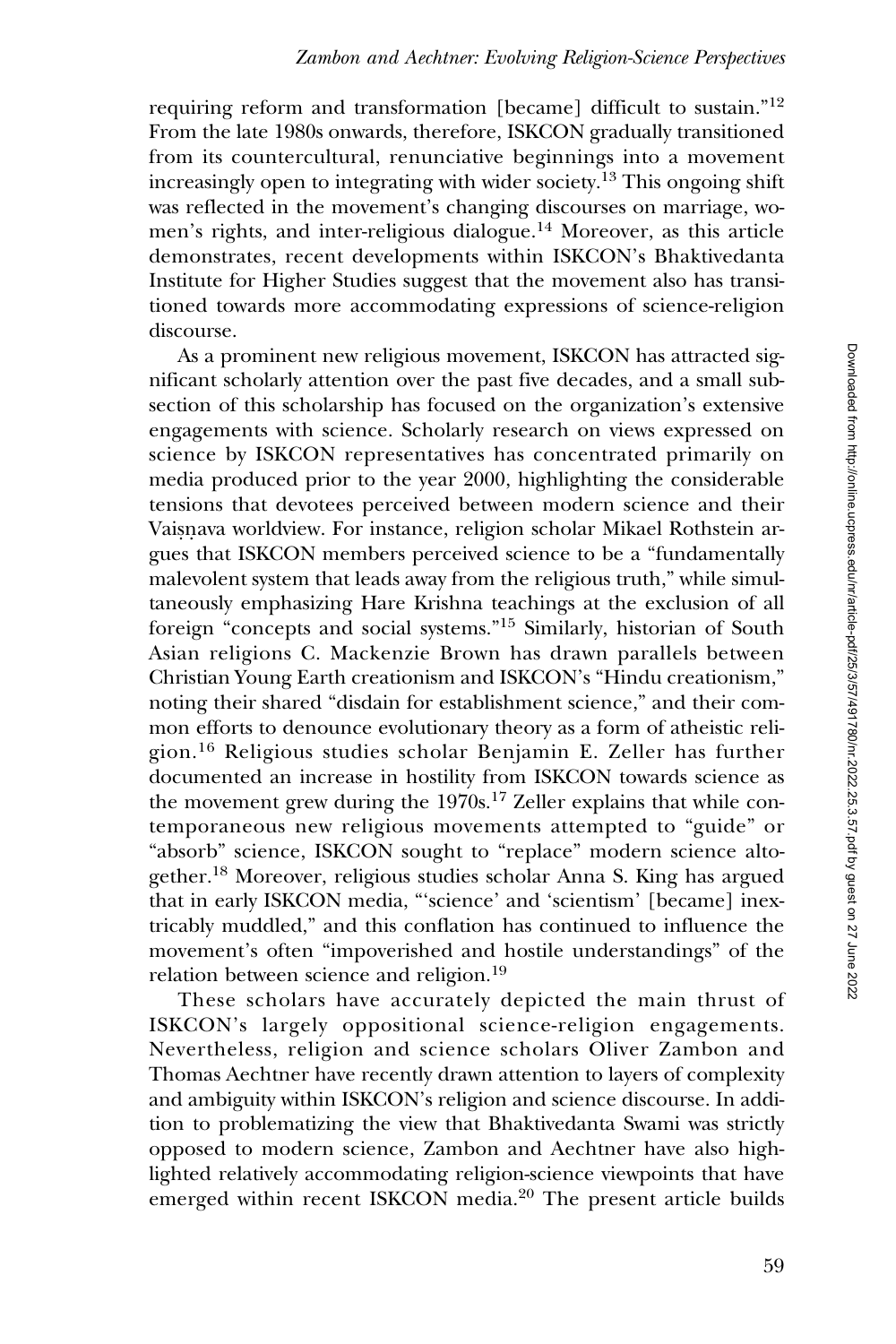upon these studies by examining conflict and complexity in ISKCON's religion-science discourse.

Most significantly, this article contrasts ISKCON's early attacks on science with more recent, and comparatively accommodating, Bhaktivedanta Institute messaging, which reveals a reconciliatory shift in Hare Krishna science-religion perspectives. This article draws upon a range of early BI documents, including original and hitherto unexamined archival materials. Details from these records are further coupled with more recent data gathered from recordings of the "Evolutionary Narratives in Krishna Consciousness" internal workshop hosted by the Bhaktivedanta Institute for Higher Studies in June 2019. This examination first demonstrates an early antagonism towards science and scientists, voiced by BI pundits, which shaped ISKCON's official religion-science discourse for years to come. The institute's hostile stance marked BI media broadcasts in the years immediately following the institute's founding, which were produced for Hare Krishnas throughout the late 1970s and early 1980s. Secondly, this article then reveals the ways in which contemporary BI leaders are actively debating and reconsidering this inherited antagonistic religion-science position as they attempt to establish greater coherence between modern science and the movement's own Caitanya Vaisnava tradition. These recent debates demonstrate a growing awareness within the BI of complexity in Bhaktivedanta's religion-science discourses as well as the potential for compatibility between Caitanya Vaisnava theology and evolutionary biology. Furthermore, in contrast with previous BI approaches, these discussions highlight the extent to which contemporary institute members have now attributed value to reconciling ISKCON's teachings with established science. Such developments are exemplified by BIHS efforts to have Life Comes from Life (1979), ISKCON's most influential anti-science text attributed to A. C. Bhaktivedanta Swami, withdrawn from print, $21$  and by the institute's reconceptualization of its work as "natural philosophy" instead of "science," in recognition of modern disciplinary boundaries. Thus, while early Bhaktivedanta Institute media construed science as a misguided and ultimately harmful force, the 2019 BIHS workshop disclosed far more complex and accommodating considerations of science. Through analysis of these BI communications and subsequent developments, this article underscores ISKCON's shifting perspectives on religion, science, and evolutionary theory to the present day.

#### REACHING THE ELITE: BHAKTIVEDANTA AND THE EARLY BHAKTIVEDANTA INSTITUTE

In 1965, at the age of sixty-nine, A. C. Bhaktivedanta Swami arrived in America with the intention of fulfilling the order of his guru,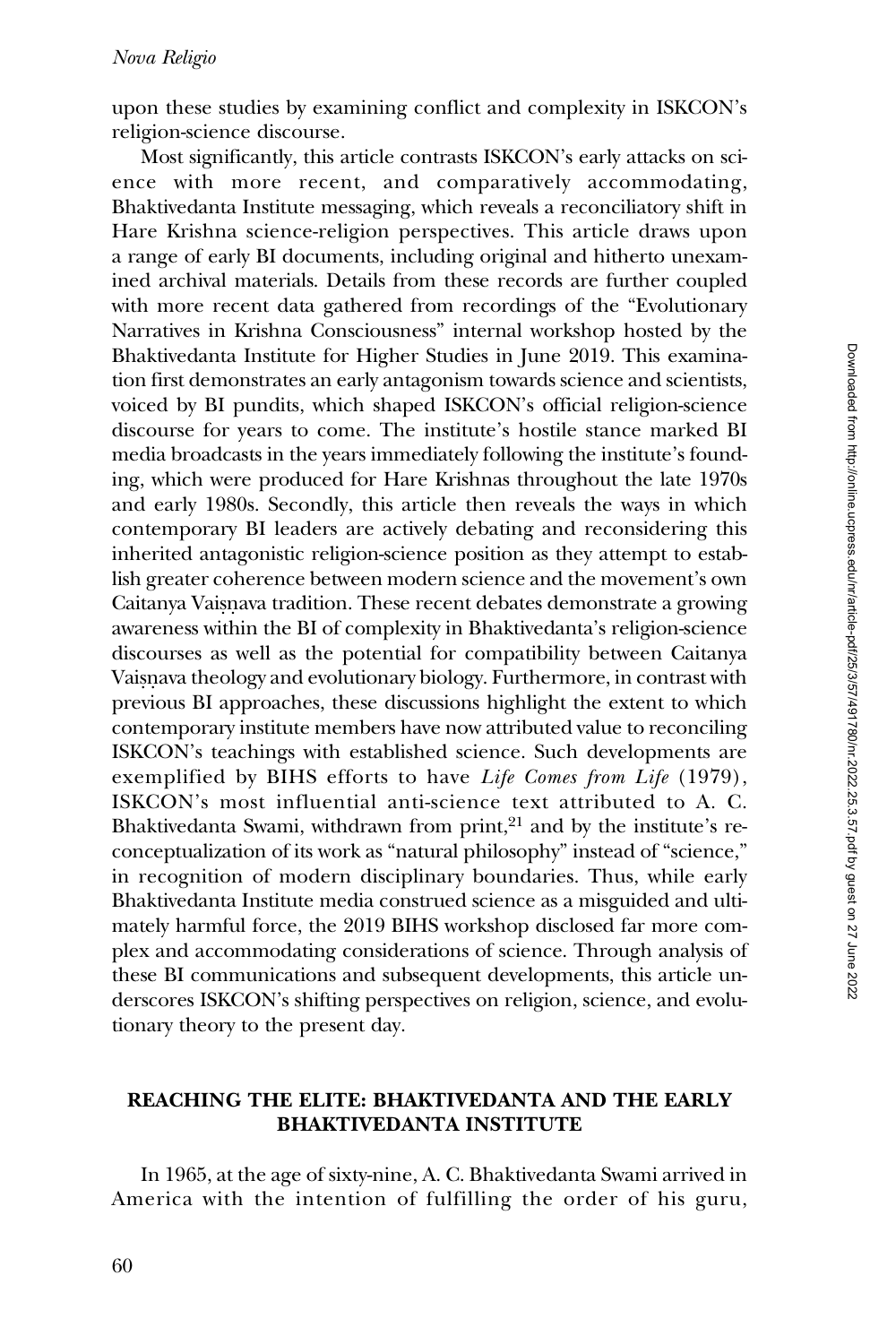Bhaktisiddhānta Sarasvatī (1874-1937), to "preach Lord Caitanya Mahāprabhu's message throughout the world."<sup>22</sup> After twelve months of effort with minimal success, he eventually discovered a receptive audience in the countercultural hub of East Village, New York, and subsequently founded ISKCON.<sup>23</sup> The swami befriended such leading countercultural figures as Allen Ginsberg (1926-1997) and George Harrison (1943-2001), who helped popularize ISKCON in its fledgling years.<sup>24</sup> After its successful start in New York City, the Hare Krishna movement began spreading across America and around the world, attracting crowds of primarily young followers hailing from the hippie movement.<sup>25</sup> Though gaining this countercultural following may have been a key strategic move for launching ISKCON, this demographic was not Bhaktivedanta's first preference when it came to ideal converts. As Bhaktivedanta biographer Joshua Greene has explained, the swami initially had set "his sights on older, more mature candidates for Krishna consciousness." It was only after failing to attract "the dignitaries he had imagined reaching," and almost abandoning his mission, that he found himself surrounded by a "ragtag group" of young people.<sup>26</sup>

Bhaktivedanta's aspirations of reaching a respectable, influential audience reflected similar goals maintained by the swami's immediate Caitanya Vaisnava forerunners. Both Bhaktivedanta's guru, Bhaktisiddhānta, and Bhaktisiddhānta's father and guru, Bhaktivinoda Thākura (1838-1914),<sup>27</sup> had also emphasized communicating their Vaisnavism to the intellectual elite. Bhaktivinoda was a court magistrate for the British Raj in India and a prominent member of the bhadralok, the class of English-educated Indians of eighteenth- and nineteenthcentury Calcutta.<sup>28</sup> For many in these circles, Caitanya Vaisnavism was thought to be "a degenerate and debased form of religion—the concern of libertines, prostitutes, Untouchables, and beggars."29 Bhaktivinoda, however, was convinced that the tradition contained "religious truths" that could meet the intellectual demands of his peers and the world at large. Therefore, he sought to repair any disrepute and restore the tradition to what he believed was a "pure" and "original" form.<sup>30</sup> Targeting India's literate middle-class, Bhaktivinoda utilized printing press technology to publish and widely circulate books and a monthly periodical, The Harmonist, as he strove to systematically redefine Caitanya Vaisnavism "according to the culture of the modern world." $31$ Bhaktivinoda's son, Bhaktisiddhānta Sarasvatī (1874-1937), pursued a similar project, taking over as editor of The Harmonist and working to establish his father's teachings through the formation of a monastic religious institution known as the Gaudiya Math.<sup>32</sup> He would invite "prominent scientists to lead interactive discussions" at various Gaudiya Math events and, through The Harmonist, publish articles engaging a broad range of topics relevant to an educated audience. These publications often endeavored to integrate contemporary discourses on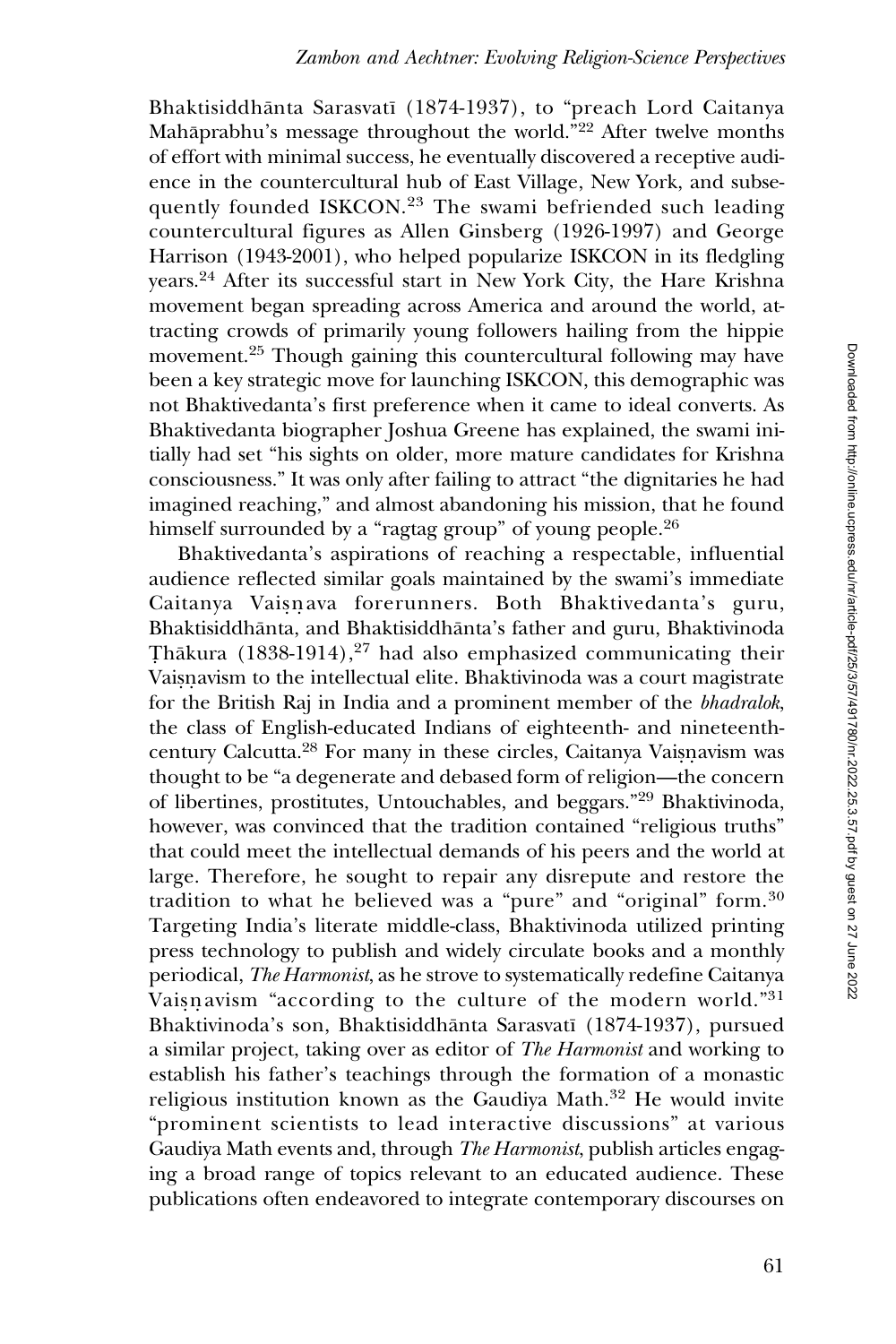such topics as science into the teachings of Caitanya Vaisnavism in an effort to reach educated audiences.<sup>33</sup>

As with these Caitanya Vaisnava predecessors, Bhaktivedanta would go on to produce a periodical, the English-language Back to Godhead magazine, by which he sought to address current political, social, and economic subject matter through the lens of Vaisnavism. He also wrote several letters to scientists and political figures, stressing the importance of his mission while petitioning for their support. Indeed, his first book, Easy Journey to Other Planets (1960), was "dedicated to the scientists of the world," and included Bhaktivedanta's personal correspondence with Dr Y. G. Naik, Dean of the Faculty of Science at Gujarat University in Ahmedabad.<sup>34</sup> This effort to engage with scientists, while trying to integrate ideas he interpreted from modern science, was a consistent theme in Bhaktivedanta's work before and after founding ISKCON. This may have served simply as a legitimization strategy to increase the credibility of his preaching by appealing to the authority of science.<sup>35</sup> At the same time, such references to science appear to have functioned as a means by which Bhaktivedanta was able to broach notions of Caitanya Vaisnavism in reference to popular, contemporary discourses.

Despite not finding a receptive audience among "mature" citizens or "dignitaries" of American society, the swami would discover that among his band of young countercultural followers were many relatively welleducated individuals with middle-class backgrounds. It would be with these adherents specifically that he would engage in topics related to science, culminating in the establishment of the Bhaktivedanta Institute in 1976. In the year before the BI was launched, the Hare Krishna devotee Bhaktisvarūpa Damodāra gathered together twenty-one of ISKCON's comparatively better-educated followers to form the "members of the faculty" of a future Bhaktivedanta Institute for Vedic Studies.<sup>36</sup> Six members of this group boasted PhDs, while seven had Master's degrees, one was a medical doctor, and three more had Bachelor of Arts degrees. This group was commissioned to help fulfill the Bhaktivedanta Institute's mission. As the earliest available Bhaktivedanta Institute document makes clear, this mission included forming ISKCON's "official institution of higher learning and research" that would eventually offer bachelor, master's, and doctoral degrees. Importantly, the institute was to distinguish itself from the "hundreds of departments of knowledge" that currently existed by teaching "the science of  $\bar{a}$ tm $\bar{a}$  [sic], the 'self.'" This science was touted as the "most important branch of knowledge," and its regrettable neglect had resulted in undue suffering and confusion for people around the world. The main purpose of the Bhaktivedanta Institute, therefore, was to "fulfil this basic necessity of utmost importance" by imparting the "imperishable supreme science to everyone."<sup>37</sup>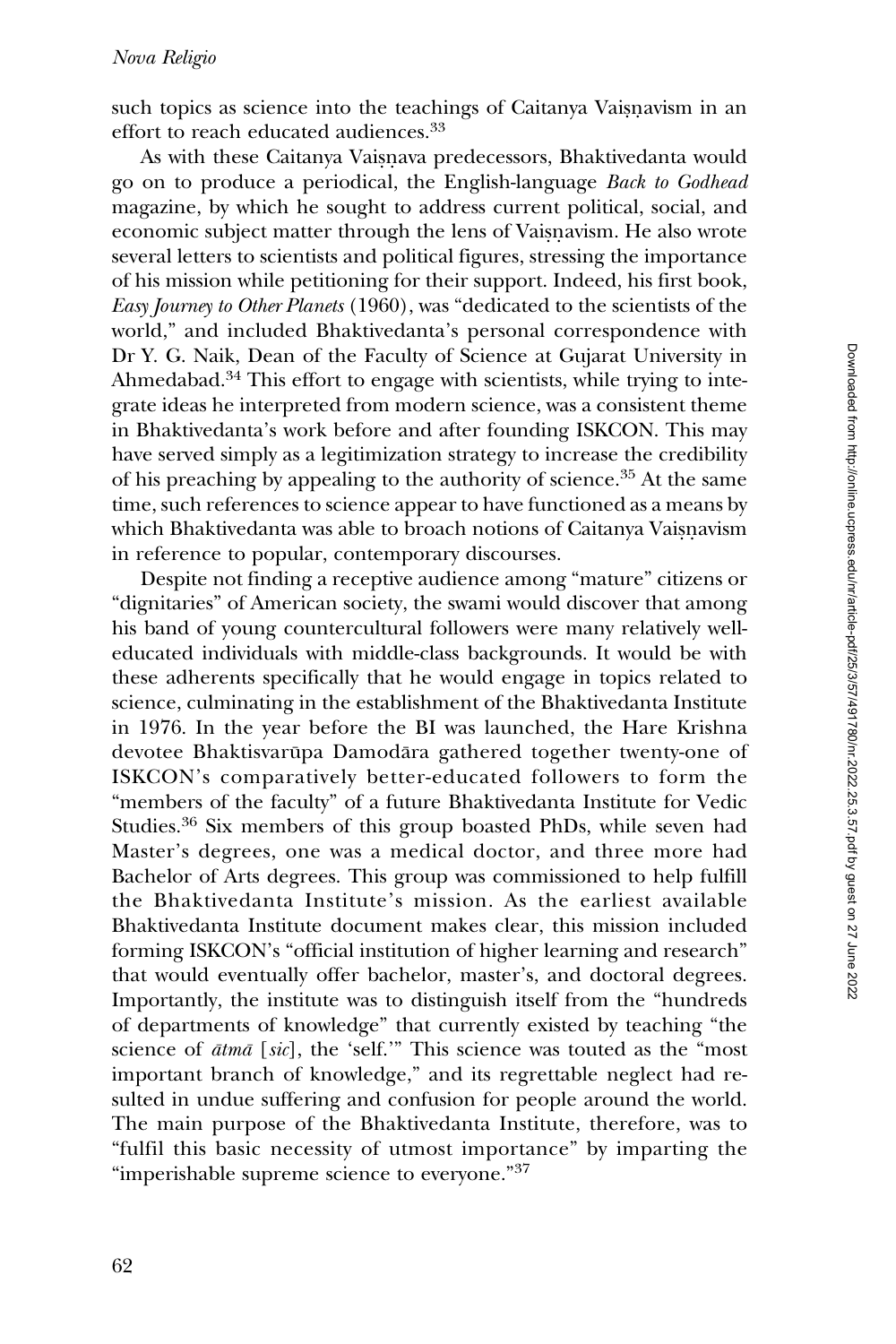ISKCON has yet to attain the lofty goals set for Bhaktivedanta Institute in the 1970s, which sought to make it "the highest standard of excellence" for education that would be unparalleled "by any other school or discipline in the world."<sup>38</sup> Nevertheless, such early Bhaktivedanta Institute documents reveal numerous themes regarding ISKCON's perspectives on science that have marked Hare Krishna religion and science discourses ever since.

#### DECLARING WAR ON MATERIALISM: EARLY BHAKTIVEDANTA INSTITUTE MEDIA

Throughout the late 1970s and the early 1980s, members of the Bhaktivedanta Institute would go on to produce a range of media products for the broader ISKCON community that served to define the institute's strategies and global mission while delineating its posture toward science and the scientific establishment. In addition to communications intended for the wider Hare Krishna community, institute members also produced a number of more technical papers designed to address such topics as quantum mechanics, information theory, and, most prominently, evolutionary biology for its more academically minded audiences. Nevertheless, it would be the generic, institutionally oriented media that developed ISKCON's outward-facing religionscience stances. By exploring these messages, which epitomize the world-rejecting attitudes characteristic of the young Hare Krishna movement, it is possible to highlight how a particular mode of discourse emerged and gained traction throughout the ISKCON movement following the institute's launch. This further reveals current challenges faced by contemporary Hare Krishna devotees who have attempted to reconsider the Bhaktivedanta Institute's earlier, and often antagonistic, messaging around science in order to reconceptualize the ISKCON religion-science discourses for present-day contexts.

#### Guerilla Tactics and Cosmic Battles: Bhaktivedanta Institute's Early Media Strategies

With Bhaktisvarūpa Damodāra's assembled team of educated adherents, and the establishment of the Bhaktivedanta Institute, the founder of the Hare Krishnas was now closer to fulfilling his dream of reaching those whom he gauged to be the influential "intelligent class" of society.<sup>39</sup> In fact, during the final months of his life, Bhaktivedanta Swami stressed the importance of the Bhaktivedanta Institute as a vital apparatus for bringing intellectual esteem to ISKCON, which would extend the movement's reach into scientific circles. The BI, he declared,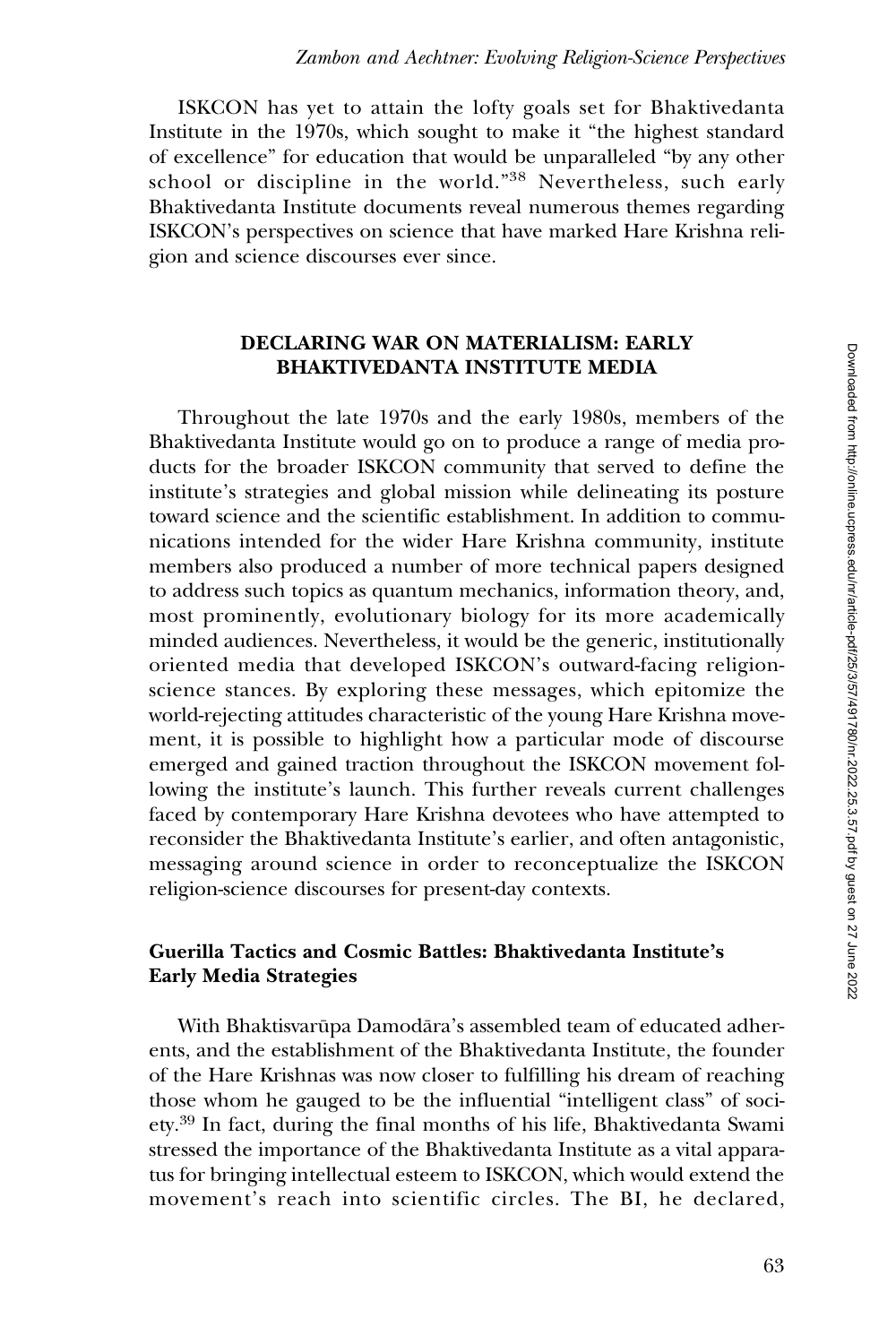maintained the "greatest responsibility for enhancing the prestige of ISKCON," while it was also the movement's "most important preaching arm."40 Keeping to the theme of boosting the organization's credibility, he further instructed his academically minded disciples to abandon their robes and dress in ways that "command respect,"<sup>41</sup> including clothes befitting a "scientist—in suit and tie—for preaching."<sup>42</sup> He further promised to provide the BI with all the necessary resources it might need to achieve success, as it would represent the leading edge of ISKCON's academic and intellectual activities.

In addressing the Bhaktivedanta Institute's aims and objectives, the swami rallied his disciples to "destroy the bogus speculation and cheating which goes on under the banner of scientific advancement."<sup>43</sup> He qualified this command by stating that "we do not condemn the material scientists for their work, but at least they should not neglect the existence of the Supreme Being, God, Krsna."<sup>44</sup> More specifically, he told ISKCON adherents to disprove the "theory that life comes from matter." He also instructed his followers to study "the fifth canto" of the Bhagavata Purana so that they could establish a Vaisnava-consistent model of the universe for display in a Temple of the Vedic Planetarium, which ISKCON currently is constructing in the sacred Caitanya Vaisnava town of Mayapur, Bengal.<sup>45</sup> Furthermore, BI members were directed to engage in "research work for the improvement of the economic condition of the world."<sup>46</sup> Bhaktivedanta Swami insisted that the Bhaktivedanta Institute "should be based on Bhagavad-gītā," thus providing novel solutions for the world's economic and agricultural problems while further developing measures to protect cows, a sacred animal for Vaisnavas and many Hindu traditions.<sup>47</sup> The swami's enthusiasm for "preaching to the scholars and scientists" was made clear, but exactly how these initiatives would be completed was left largely in the hands of BI members. As the swami admitted having "never studied science," he delegated such tasks to Bhaktisvarūpa Damodāra and his team to accomplish.<sup>48</sup> The "next phase is yours," he told his more scholarly minded devotees, commissioning them to "establish our movement as a genuine scientific movement."<sup>49</sup>

In what appears to have been a concerted effort to realize the swami's wishes, members of the Bhaktivedanta Institute went on to generate a range of documents throughout 1978-1981, which included descriptions of the organization's strategic agenda. For instance, the 1978 leaflet, "General Meeting of the Bhaktivedanta Institute," identified four key cohorts that the BI would target with its "preaching mission": "1) the academic and scientific professionals, 2) the college and university students, 3) the general public, and 4) the [ISKCON] devotees."50 Additionally, its authors set out a multi-phase plan to infiltrate and revolutionize the academic establishment, which would initially involve the production of academic literature, as well as networking with scientists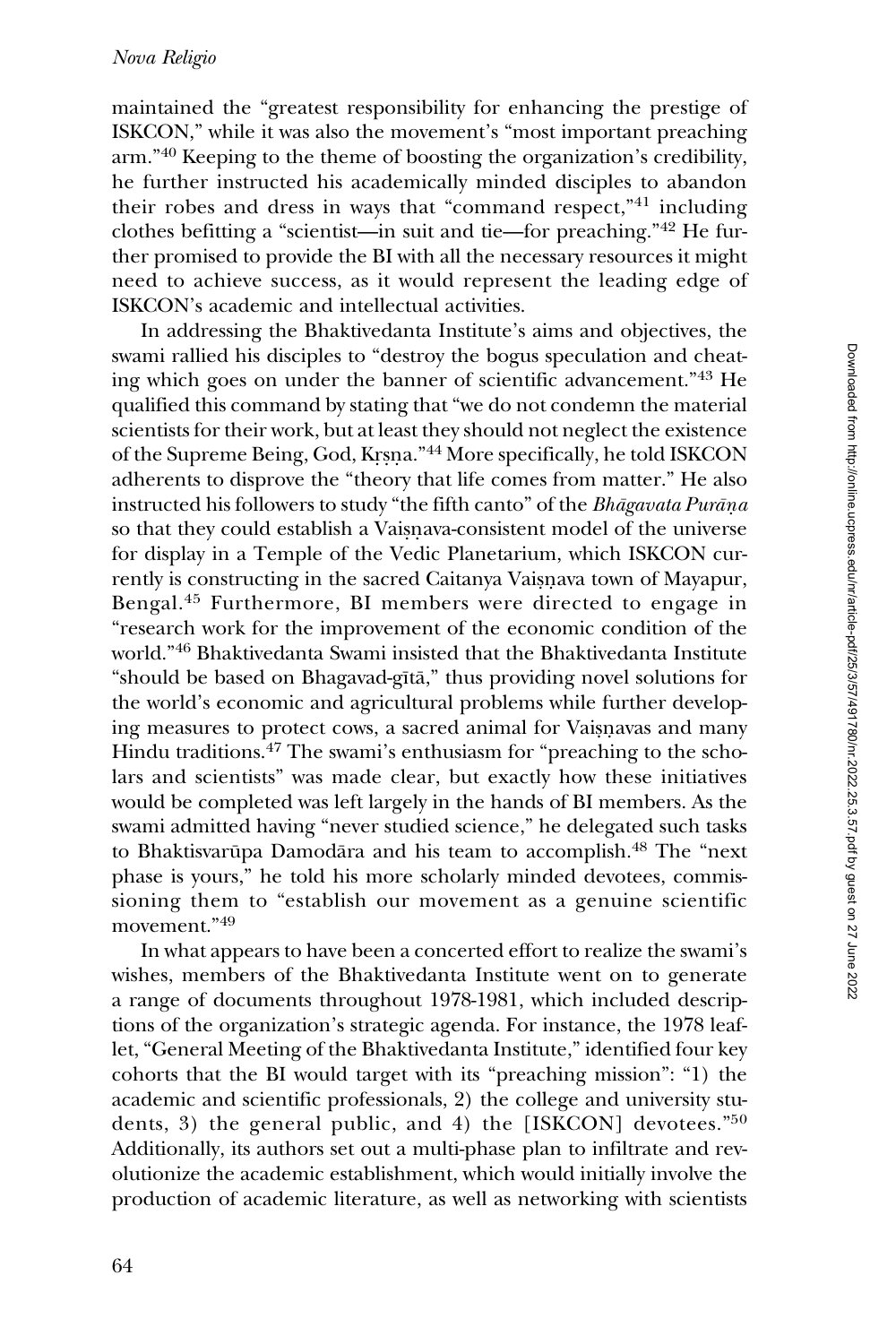and recruiting new members from the scientific community.<sup>51</sup> Parallel with these efforts would be several popularization strategies, involving religion and science-themed outreach media targeted at wider audiences. These preliminary initiatives would then enable a refutation of materialistic science. Accordingly, in order to "gain recognition and respect as members of the same community," BI members wrote, the "first step will be the cultivation of contacts, getting to know who's who, finding out who has power to get articles published in professional journals and presented in professional conferences." Subsequently, the plan called on institute representatives to submit articles to academic journals, which would deliberately integrate arguments "supportive of our [ISKCON] philosophy," without explicitly presenting them as such.<sup>52</sup>

According to the Bhaktivedanta Institute's General Meeting notes of September 1978, these publications would eventually form the basis of an academically grounded ISKCON book, serving as the movement's consummate scientific "'coming out,' where we put all our cards on the table" with regards to the apparent empirical and philosophical support for ISKCON's views. Since the supporting material for this oeuvre would already have been published in peer-reviewed academic journals, it was thought that this strategy would "make it difficult for the establishment to dismiss the book as a crackpot or fringe attempt." Supplementary initiatives to reach the BI's targeted cohorts would include producing short films, as well as inviting academic researchers to participate in the institute's own symposiums. The "possibility of some Institute members taking academic or professional positions" within the scientific world was also considered. To set in motion the BI's initiatives, an institute representative was to be assigned to "oversee recruitment on [university] campuses." This enlistment program would function "under the direction of the Bhaktivedanta Institute," though it would clandestinely "not be publicly associated with it." The General Meeting document also indicates that the Bhaktivedanta Institute's objective of preaching "to the general public" would primarily be conducted through a newly dedicated section of the Hare Krishna magazine Back to Godhead. Additionally, two BI representatives would be in charge of producing newsletters and audiovisual media to ensure "everyone in ISKCON is aware of the progress and achievements of the Institute."53

Although it is difficult to trace the specific activities and outcomes of the Bhaktivedanta Institute's efforts to cultivate relationships with non-Hare Krishna academics and university students, the institute's media engagement directed toward fellow Hare Krishna adherents is far more identifiable. In coming decades, such messages broadcast the religionscience perspectives that would come to characterize ISKCON's stance on such notions as biological evolution to audiences around the world. These messages included the 1979 pamphlet, Bhaktivedanta Institute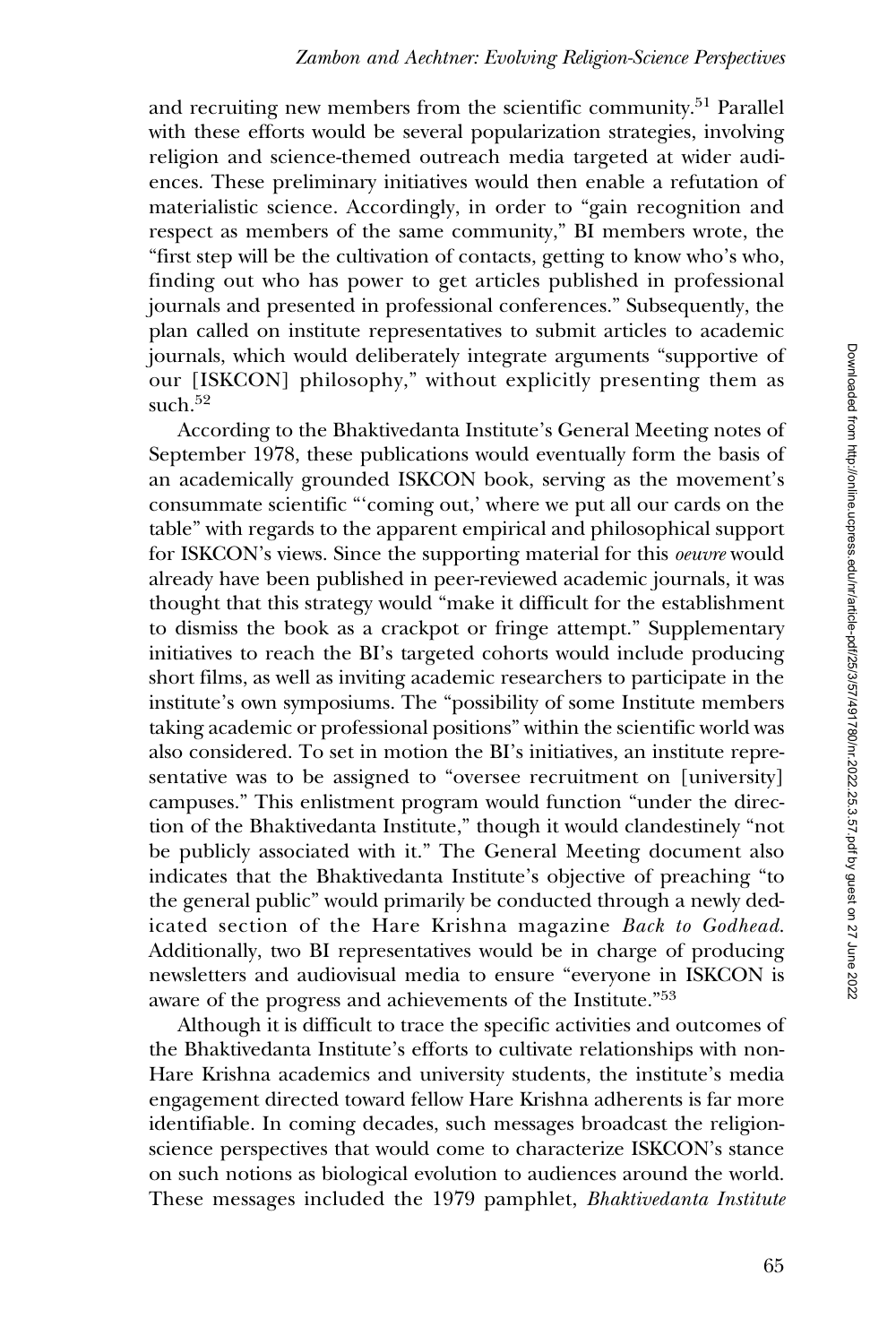Temple Newsletter, intended exclusively for an internal ISKCON readership. It served to provide fellow devotees with a preliminary expression of the Bhaktivedanta Institute's goals, and it narratively framed the organization's views toward science. The newsletter indicated explicitly that the publication was "not intended for outsiders" since it contained "confidential stuff." As its authors made clear: "From time to time we need to communicate very frankly and confidentially with our ISKCON Godbrothers and -sisters about the kind of work we are doing," and the "progress we are making."<sup>54</sup>

The secrecy pertained to letting ISKCON devotees "in on the strategy we are employing to invade the fortress of material science."<sup>55</sup> As this and other statements reveal, early Bhaktivedanta Institute media products employed a rhetorical motif centered around combat, narratively pitting ISKCON against an apparent hegemony of materialistic, atheistic scientists that constituted the science community. Such messaging stressed the gravity of the BI's work and the need for Hare Krishnas to covertly infiltrate the counter-theist ranks of the scientific establishment. This would be necessary for having ISKCON's world-changing message empirically and philosophically corroborated and heard. As one Bhaktivedanta Institute Temple Newsletter contributor explained, though the "BI may have many powerful arguments and scientifically sound conclusions," these are of limited use "if no one is even going to hear us."56 Scientific credibility garnered from within the scientific academy itself would be crucial for getting BI's transformative Hare Krishna ideas out to global audiences.

Fellow devotees were further told that the chief problem with trying to accomplish this goal pertained to difficulties associated with getting pro-ISKCON messages and messengers into the scientific establishment in the first place, because there was "no institution so closed, narrowminded, and rigid as that of modern Western science."57 An additional goal, therefore, included gaining access to the restricted confines of science and tearing down its materialistic suppositions with the truth of ISKCON's Vaisnavism. This strategy was relayed via martial analogies, for as the author expounded:

The BI has a bomb in its hands—the "bomb" of the Absolute truth, as delivered to us so very wonderfully by Srila Prabhupada. This bomb is so powerful that it can bring down the whole edifice of modern materialistic science. However, for the bomb to be effective, it has to explode inside the building. If it blows up in the street, it may rattle a few windows and raise some dust, but it will essentially be ineffective. Thus, the initial problem we face is to get the bomb inside the building. Then we can detonate it.<sup>58</sup>

Effectuating such a counter-materialist insurgency would prove difficult, because members were "attacking the central dogmas of science." To help achieve this objective, Bhaktivedanta Institute members were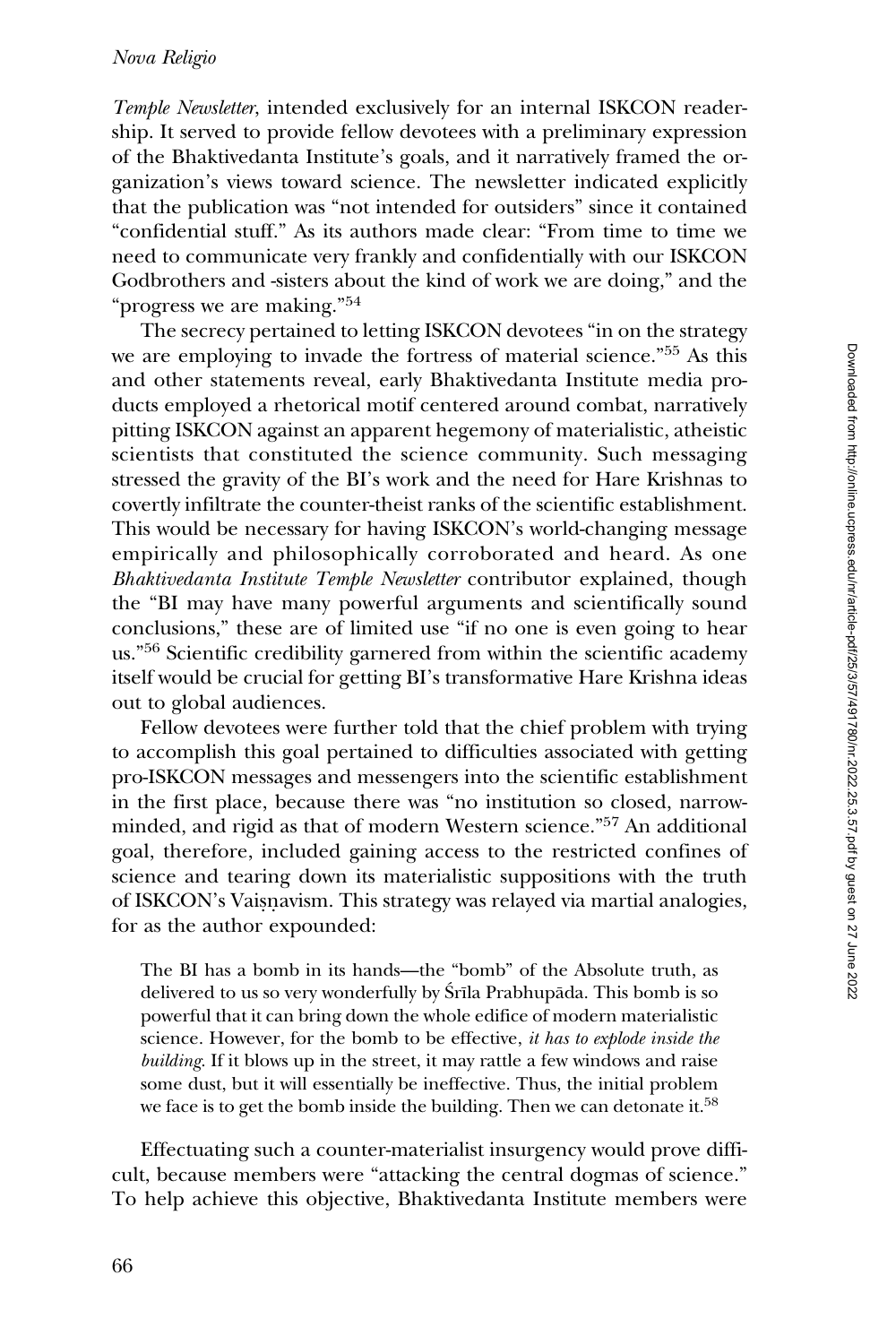instructed to gain scientific reputability; a first step toward infiltrating science would be "not even to secure agreement, but simply to become accepted as scientifically and intellectually respectable." At the very least, in hope of brokering this acceptance, ISKCON members sought to get scientists to an initial position in which they might concede to BI representatives, "Well, I don't agree with you, but you aren't crackpots either."<sup>59</sup>

In an extension of warfare imagery, the Bhaktivedanta Institute Temple Newsletter disclosed further details about the institute's covert strategy. This plan, readers were told, had previously been prepared during the BI's 1978 General Meeting, discussed above. The plan would begin with targeted academic presentations and peer-reviewed journal articles covering a variety of research fields. Each of these papers would include some validation of an essential Hare Krishna notion, while not necessarily mentioning its connection to ISKCON. This would include addressing such topics as the apparent empirical case against evolutionary theory, or defenses of the existence of God and the soul. "In this way, we break our case down into its smallest components, and bit by bit, we publish it now in this journal, now in that [journal], now in mathematics, now in physics, now in chemistry, now in neurology, now in philosophy."<sup>60</sup> Through this publishing subterfuge, individual elements of ISKCON's Vaisnavism would gradually be validated by the academy itself, while omitting overt references to their actual Hare Krishna provenance. After this had been suitably completed, BI members would then be armed with accepted academic literature that could be used to assault systematically the materialistic foundations marring modern science:

Finally, when a good portion of our case has been published and defended against criticism, and thus firmly implanted in the edifice of science—just as, to revert to our bomb analogy, saboteurs might smuggle a bomb into the target building in bits and pieces—then we bring all the parts together, and WHAMMO! Let's suppose our assembled bomb is a book spelling out the whole case—something our critic understandably wants. The materialistic scientists and philosophers may be aghast and horrified, but because all the reference and footnotes will be to articles published in their own journal and presented in their own professional gatherings, what could they then say? At this point they would find it very difficult to argue that we are kooks and crackpots. And because of the scientifically sound method of presentation, we will also make many allies in the ranks of established scientists.<sup>61</sup>

A significant contest would then ensue, featuring materialistic scientists on one side, and BI members with their allies on the other. This dispute would reflect cosmological combat ceaselessly occurring between good and evil, such that, "The eternal dichotomy of sura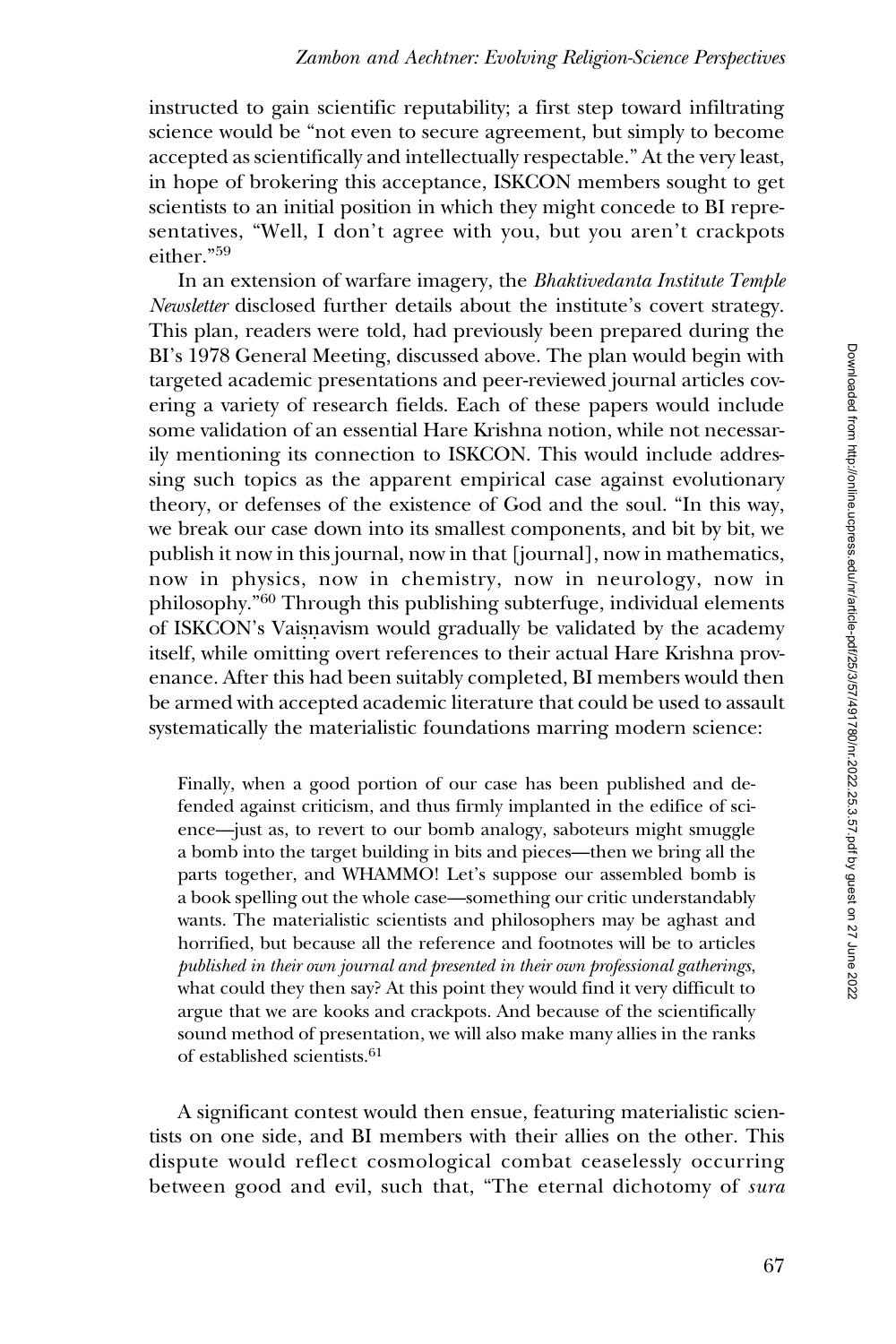[divine] and *asura* [demoniac] will be manifest in the scientific establishment, and the real debating will begin."<sup>62</sup>

Though ISKCON remains a nonmilitant organization, the rhetorical motif of violence and warfare against atheistic scientists was prominent in internal Bhaktivedanta Institute publications during its early days. For example, an article titled "Saint and Revolutionary," in the 1979 pamphlet Perspectives on Bhaktivedanta Institute, features a collage of Bhaktivedanta's most "fiery" comments about science.<sup>63</sup> This collage omitted the swami's more moderate or ambiguous statements that relayed some sympathy towards scientific ideas. In another of the pamphlet's articles, "Logic and Argument: A Bona Fide Weapon to Defeat the Atheists," a BI contributor explains that the "problem is simply this: the materialists, devoted to their own mental speculations, have concocted a plethora of ideologies and philosophies hostile to the conclusion of devotional service." Therefore, the "materialists must be defeated," and it is the BI's mission to "break this death-grip of material science from the throat of the people." Elucidating a grand conspiracy narrative, this author pronounces that scientists have subjugated the "majority of people" through materialism and the snare of hedonic pursuits. This is because people "blindly follow the established orthodoxy of the material scientists and thus automatically become perpetual slaves to the culture of sense gratification." From childhood these masses are "indoctrinated with the theory that life is just matter, that it comes from matter alone, and that the universe and all it contains can be explained in terms of the laws that govern matter."<sup>64</sup> As a result:

Bereft of any trace of transcendental vision, the victims of the teaching seek frantically to gratify their senses to the maximum, thus becoming the abject slaves of the industrial and technological machine civilization, desperate consumers haunted by fear of the void. In this way they become ever more dependent upon the scientific technocrats, who promise them (just around the corner!) freedom from death, old age, disease, if they just "keep those dollars coming in." Thus, the very scientists who plant the seeds of voidism in the minds of youth reap the harvest of profit, adoration, and distiction [sic] later on. As a result, the intellectual elite, the vested interests in voidism, secures its position and extends its technocracy into every corner of human life.<sup>65</sup>

This threat, readers are told, requires that Hare Krishnas stand up against the demonic forces of science. For a religious organization that prides itself on nonviolence, compassion, vegetarianism, and striving for world peace, such warfare themes appear uncharacteristic. Nevertheless, combat motifs were frequently employed by the BI's members when they addressed science and the ISKCON movement's mission to reform it.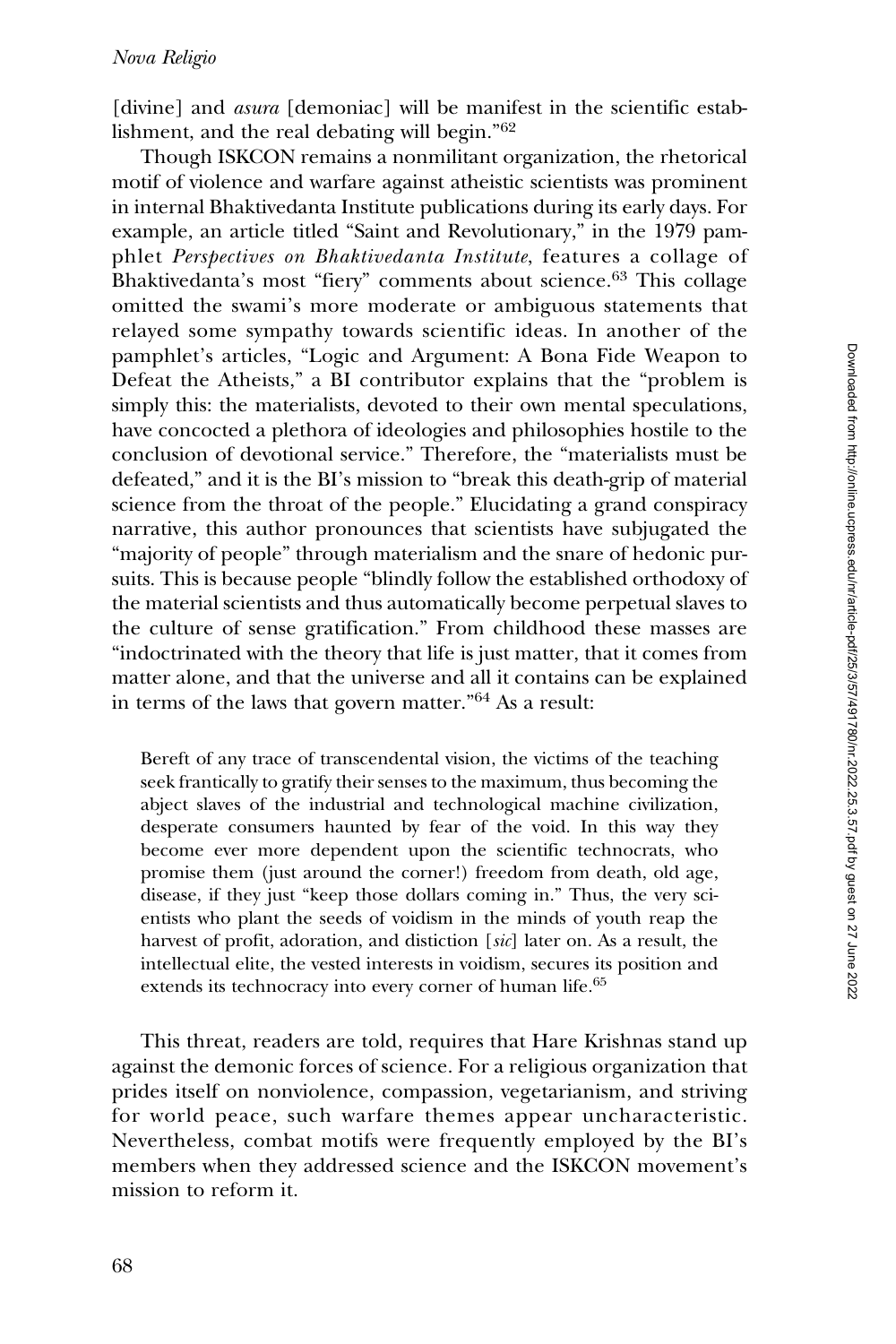#### SHIFTING MESSAGES ON SCIENCE: FROM WARFARE TO A WORKSHOP

In 2000, the historian Federico Squarcini proposed that, as ISKCON continues to adapt and integrate with external society, it is likely to "forget the myth of a direct 'sabotage' of the materialistic social system, and will begin to remember the importance, for its own identity, of making a substantial, practical and generous contribution to the wider world."<sup>66</sup> Recently, there have been indications that this broad organizational transition towards more "balanced and harmonic"67 engagements with society is also having an influence on the ISKCON religion-science discourse. In particular, the tenor of some BI messaging and perspectives have shifted subtly from the more dominant claims expressed in the organization's earliest publications. During the 1980s BI broadcasts reduced emphasis on militant themes, and some recent publications have lessened their focus on the ostensible evils of science as well as the need for Hare Krishnas to combat the scientific establishment. Interspersed within ISKCON's contemporary and largely conflictoriented religion-science rhetoric can be found a scattering of more moderate, conciliatory voices.68 These voices reflect broader ISKCON trends toward world-accommodation rather than simply the austere renunciation of society and culture. They are also indicative of Bhaktivedanta's own ambiguities and intermittent attempts at adapting certain scientific ideas in an effort to make them correspond with Vaisnava theology. Further corroborating these findings have been observations of tensions expressed by ISKCON devotees about whether Hare Krishnas should continue to oppose science and covertly attempt to disrupt the scientific establishment, or instead focus on ways to accommodate such sciences as biological evolution.<sup>69</sup>

Evolutionary theory has remained a primary point of contention in ISKCON materials, though Bhaktivedanta Swami himself seemed to show little interest in the topic before travelling to America. In fact, during his sixteen years of writing the *Back to Godhead* magazine in India (1944-1960), the swami did not mention Darwin at all, and he remarked upon the evolution of species only once, describing the "progressive evolution by a gradual process" from aquatic animals up to the human form.<sup>70</sup> Even after he first arrived in America, Bhaktivedanta did not express that biological evolution was a particularly threatening idea, as he insisted that Hindu scriptures had long since referred to evolutionary processes. This sentiment was conveyed in a 1969 talk, one of the first times he mentioned Darwin after arriving in North America. "We are evolving by the evolution theory," he explained. "It is not theory," though of course "Mr. Darwin has called it theory." For as Bhaktivedanta claimed, evolution's premises had already been articulated in the *Padma Purāna*, a text within the Vaisnava canon,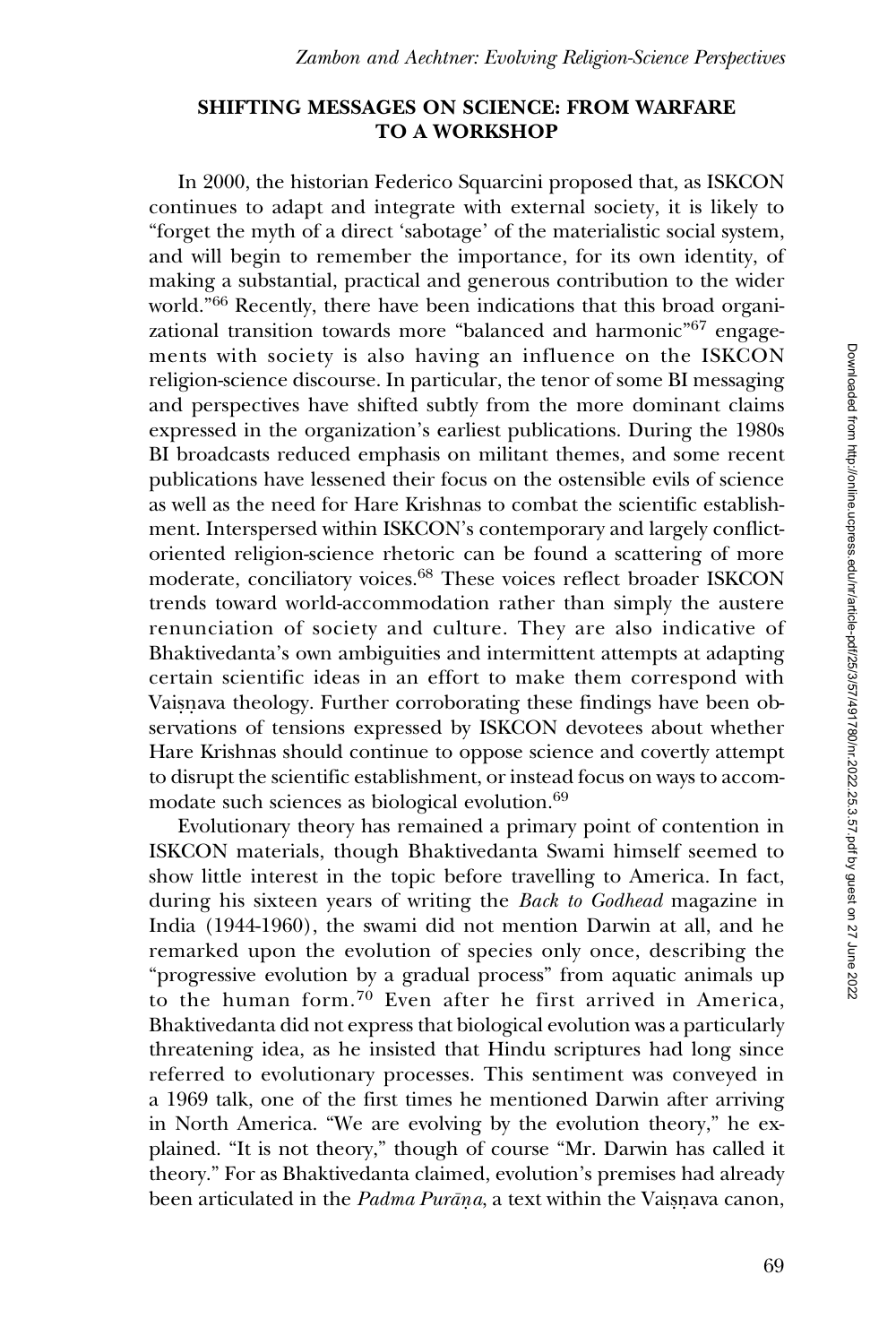#### Nova Religio

in which apparently "this evolutionary process is very nicely explained."<sup>71</sup> Nevertheless, in subsequent years Bhaktivedanta increasingly voiced concerns regarding the danger of evolution as a materialistic, counter-theistic scientific notion. Thus, his messages began equating evolution with atheism, and characterizing the theory as an enemy of the Krishna Consciousness movement. The Bhaktivedanta Institute subsequently picked up this line of argumentation, and biological evolution developed into a central focus of the organization's ire.<sup>72</sup>

Though evolution was explicitly targeted, BI members wanted to distance themselves from Christian creationists while still being sympathetic to creationist attacks on the theory. In 1979, for instance, the authors of the Bhaktivedanta Institute Temple Newsletter noted that "Christian fundamentalist scientists" have been "waging the antievolutionary battle for some time," with "some excellent criticisms of evolution (for the fossils do indeed say 'no')." However, they underlined that "we don't want the Bhaktivedanta Institute to become another Creation Research Institute." Rather, the BI would "have a powerful impact on the scientific establishment itself," whereas Christian creationists were suffering the "ignominious fate" of being "banished into the wilderness of the loonies."<sup>73</sup> Forty years on, however, it is apparent that the Bhaktivedanta Institute has not fared much better than its Christian counterparts in steering the scientific establishment away from evolution. Nevertheless, after producing numerous antievolutionist books and articles since the 1970s, as well as collaborating with key non-ISKCON Intelligent Design theorists, it seems that some Hare Krishna leaders have been questioning this focus and its lack of success.

#### Workshop on Evolutionary Narratives in Krishna Consciousness

A recent attempt to review and potentially revise ISKCON's official stance toward evolution was undertaken at a 2019 Bhaktivedanta Institute for Higher Studies workshop entitled "Evolutionary Narratives in Krishna Consciousness." Notably, in 2019, the BIHS was appointed by the Governing Body Commission, ISKCON's highest managerial authority, to become the official science advisors for the Temple of the Vedic Planetarium.<sup>74</sup> As the largest and most expensive project in ISKCON's history, the Temple of the Vedic Planetarium was originally poised to challenge modern science by depicting "a solid scientific alternative explanation of the origins of life and the universe" based on Vaisnava scriptures.<sup>75</sup> However, as indicated at the "Evolutionary Narratives in Krishna Consciousness" workshop, the BIHS is now attempting to temper this approach in order to avoid directly contradicting modern scientific viewpoints. Accordingly, one expressed motive for the workshop was to address the need to design a planetarium exhibit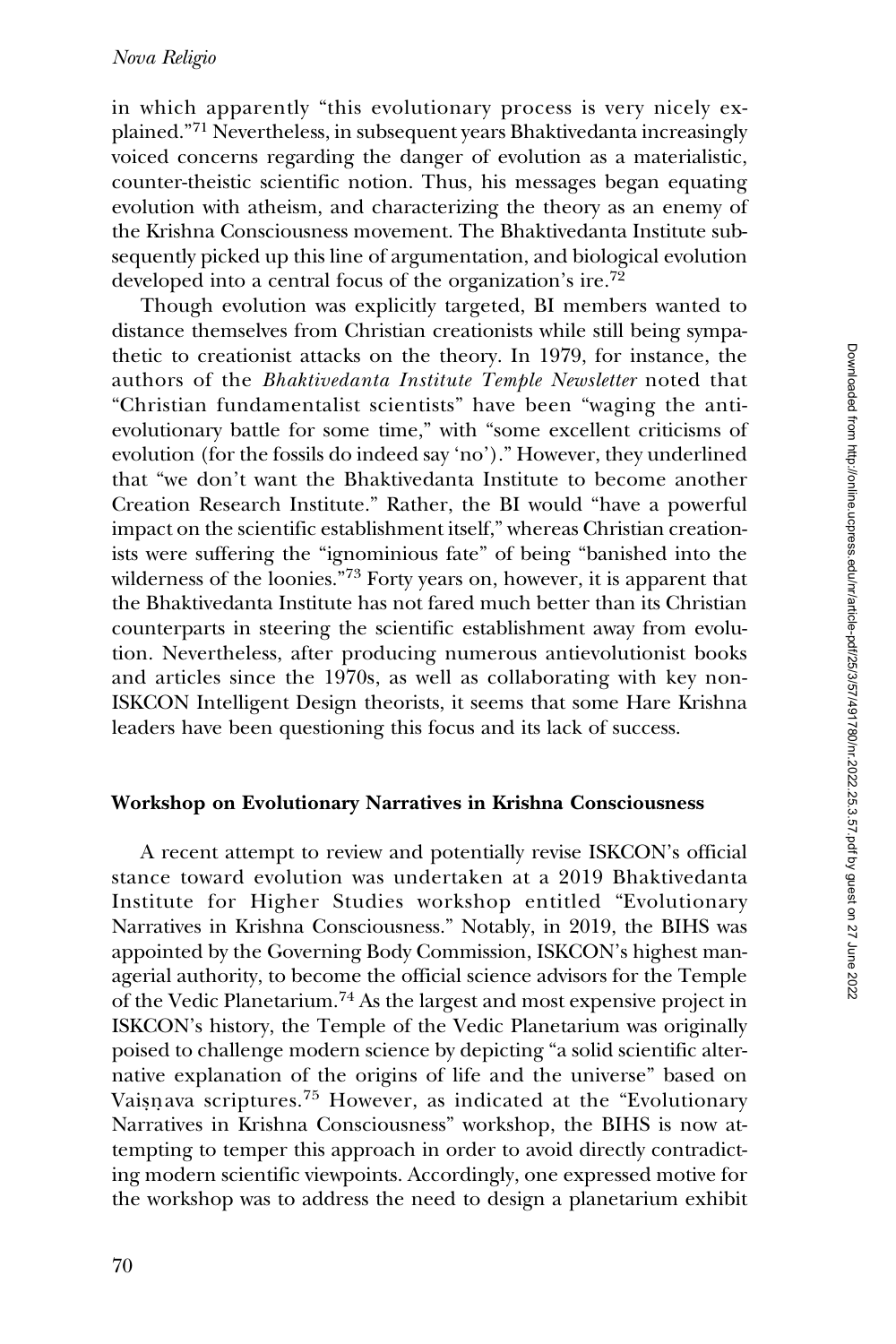reflecting contemporary Hare Krishna understandings of evolutionary science, which may not necessarily position biological evolution in direct conflict with Caitanya Vaisnavism.

This in-house workshop was held in Gainesville, Florida, and it was headed by the co-director of the BIHS, an ISKCON devotee and professional research scientist who sought to bring together influential Hare Krishnas committed to religion-science discourse.<sup>76</sup> Of the twelve men and three women who attended the event, five held doctorates, one had a master's degree, and another possessed a bachelor's degree. While most attendees were white Americans, there were also white British and Latin American contributors, as well as one African American participant. Attendees' ages ranged from early twenties to seventies, with the majority being over forty. The BIHS director described the group as including both conservative and liberal ISKCON devotees. Most attendees had extensive experience in secular universities and workplaces, and several participants were also prominent leaders and authors within ISKCON. The workshop was video-recorded.<sup>77</sup> Notably, the workshop recordings present hitherto unexamined insights into contemporary ISKCON debates around biological evolution, as reflected by members of a North American BI branch. Their content reveal how some Hare Krishna adherents have expressed doubts that science and scientists are misleading the public, while they have also reconsidered the movement's position on evolution as well as ISKCON's strategy of trying to assault the scientific establishment from within.

Early in the workshop, a senior BI member noted that "ultimately our narrative protects our values. It's our identity. And why are we very sensitive on this subject? Because we see conflicting narratives seeming to attack our values." Accordingly, the topic of values was raised as "an essential problem" when considering the BI's past and present responses to evolutionary theory. Several participants questioned what the BI's values were in the past, while querying what sorts of values they would embed in their future narratives about evolutionary theory. Critically, it was asked why it is "important for us to present an evolution narrative that may not be the same as in all of the textbooks."

While devotees agreed that ISKCON has distinctive knowledge that its members would "like to share" with the public, they also conceded that the BI's early science-religion media products no longer reflect ISKCON's current values system. This point was very clearly expressed in one participant's comment about ISKCON's infamous antievolutionist text, Life Comes from Life (1979), a redacted collection of conversation transcripts recorded between Bhaktivedanta and his disciples. Though heavily redacted and published posthumously, the book is attributed to the swami himself. Accordingly, Life Comes from Life has been particularly influential in ISKCON's religion-science discourse. The conference participant explained that this book, had been "written in the early days,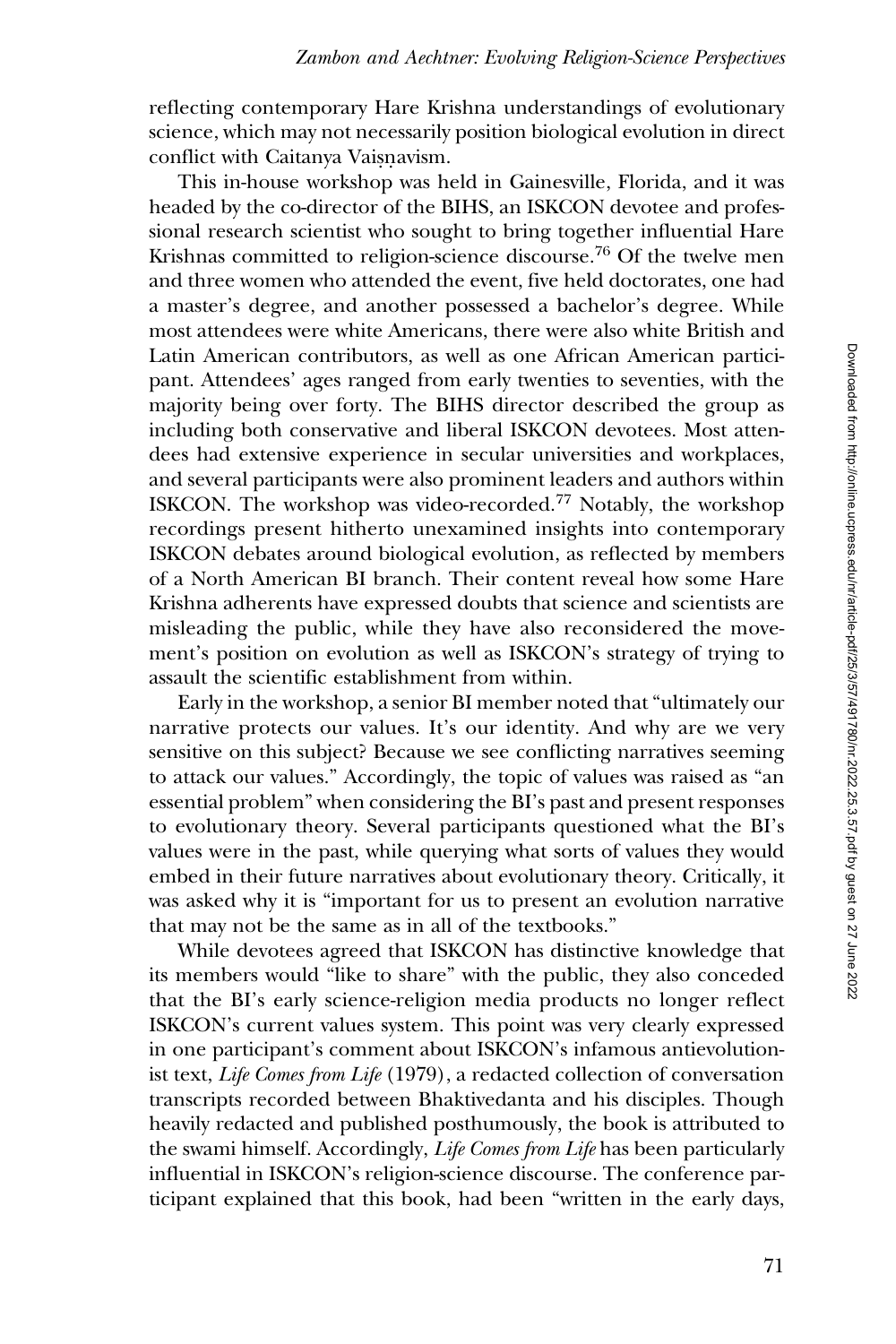when the movement was young and somewhat fanatical, and so the subject matter and presentation of that book fit with the values of the time." However, ISKCON has "changed over the years," and "our values, for many devotees, have changed, to the point that the narrative in Life Comes from Life is almost embarrassing for some of us." Several participants appeared to agree with this devotee when she later explained that the renunciative, "world-rejecting" attitudes of young Hare Krishnas in the early days of the movement not only fail to reflect current ISKCON values, but also "tragically" misrepresent core theological tenets of Caitanya Vaisnavism.<sup>78</sup> Accordingly, these members maintained that it was time for ISKCON as an organization to move forward, away from the old antagonistic ISKCON-science plotlines, toward more positive modes of discourse that embody contemporary devotees' sense of themselves in relation to science and the modern world.

In addition to re-evaluating "the values that we're creating our narratives through, to reflect the current state of ISKCON," as one participant described it, the workshop also identified a need to reassess evolution-related discourse in the work of A. C. Bhaktivedanta Swami and ISKCON's forerunners. In this regard, one senior participant stressed that staunch antievolutionism not only contradicts modern science, it also diverges from the teachings of ISKCON's forerunners. In his view, Bhaktivinoda, the father and guru of Bhaktisiddhanta, had sought ¯ to "embrace and engage the new paradigms, scientific and otherwise," and thus "seemed to externally embrace the new notions of evolution." In addition to the "evolution of individual forms," the workshop participant explained, Bhaktivinoda believed in cultural and cosmic evolution, so "life and intelligence and beings are actually evolving as cosmic phenomenon." Concerning ISKCON's founder, the same devotee insisted that Bhaktivedanta had "very specifically" described the "emergence of forms on Earth," so there is "no question" that he indicated "there is a progressive appearance" of species. To substantiate this claim, the devotee cited a transcript in which he had, in 1977, personally been Bhaktivedanta's interlocutor. Here, the swami explained that in "this material world, life begins from water" and then "develops, evolves." The "sea does not generate life," he elaborated, but life begins with "an exhibition" in the "form of sea animals or fish or similar," which is followed by vegetables. After this there appear "moving animals and ants, reptiles," followed by "birds, beast, then four-legged animals, then uncivilized man, then civilized man with Vedic knowledge, then God realization." According to Bhaktivedanta, "This is the process," and the workshop attendee contended such teachings reflected the swami's acceptance of evolution.<sup>79</sup>

Over the course of the workshop, similar passages from Bhaktivedanta's books, correspondence, and transcripts were referenced, with several participants agreeing that such accounts were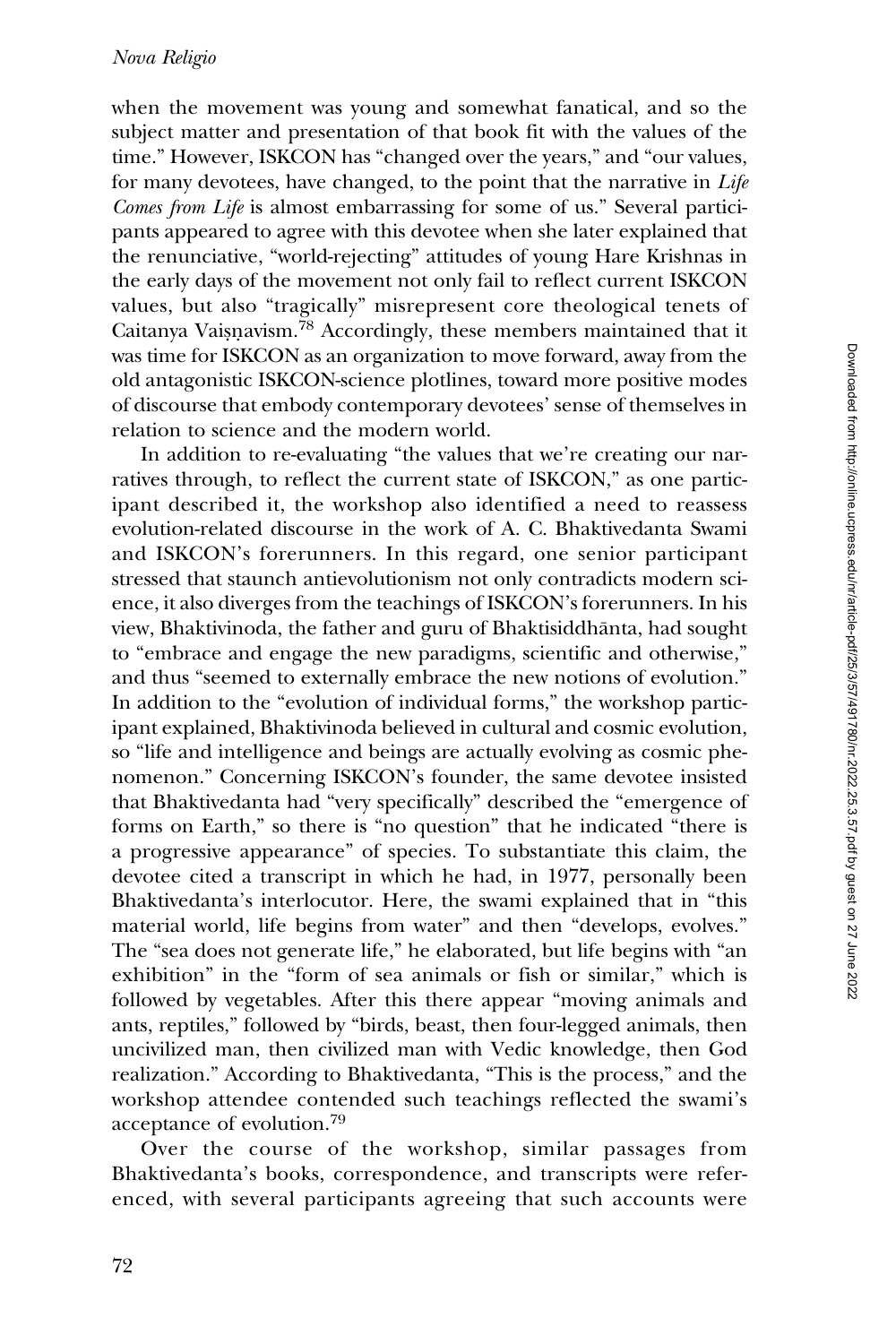"basically, in a qualitative sense" comparable to modern biological descriptions of the emergence of species. Although these quotes suggested to workshop contributors a degree of compatibility between evolution and the swami's teachings, it was acknowledged that Bhaktivedanta also "had the ability to say provocative things" about science. Interestingly, however, while early BI media tended to focus on these provocative statements, most members at the recent BIHS workshop downplayed those in favor of the swami's more accommodating perspectives. In particular, attendees stressed the importance of contextualizing Bhaktivedanta's oppositional statements toward science, while being open to their "latent complexity"—that is, not simply taking such comments at face value, or mindlessly assuming that even negative comments encapsulate the sum of his opinions on modern science. For example, one devotee pointed out that the swami had never actually attempted to present a "comprehensive academic analysis" of evolutionary theory in relation to ISKCON theology. Rather, he had simply responded to his disciples' questions about evolution during conversations in which the topic was raised. In the course of such conversations, it seemed apparent to a workshop participant that while the swami was ostensibly replying to concerns "about Darwin or whoever," he prioritized addressing "the doubt of that person expressing the discourse." Rather than systematizing his views on Vaisnava theology and evolution, Bhaktivedanta's ostensible conversational teaching method was focused on protecting and nurturing his young disciples' faith in Krishna. Several workshop participants contended that, although Bhaktivedanta was sometimes "very strident with Darwinian theory," his negative comments were always made under the assumption that atheism was "being presented in the name of Darwinian theory." As one devotee noted, you "could make those [atheistic] arguments in the name of [University of Florida] Gators football, and he would push back just as vehemently." Thus, in revisiting Bhaktivedanta's teachings, a reconceptualized image of the swami emerged for workshop attendees, in which his critiques of evolution were not directed at science per se, but rather to underlying atheistic conclusions presented in the guise of science that may have threatened the faith of devotees.

In addition to contextualizing the swami's statements within time, place, and the broader scope of his teachings, workshop participants also drew attention to the way that Bhaktivedanta's message had sometimes been misconstrued within ISKCON's published works. This trend was specifically highlighted in the book Life Comes from Life. Focusing on this text, one workshop contributor presented a comparison of the original unedited transcripts and the published book, demonstrating how the latter was replete with embellishments, additions, and omissions. Initially, the workshop participant stated, he "had a hard time matching" any part of the book with the original transcripts. When tracing the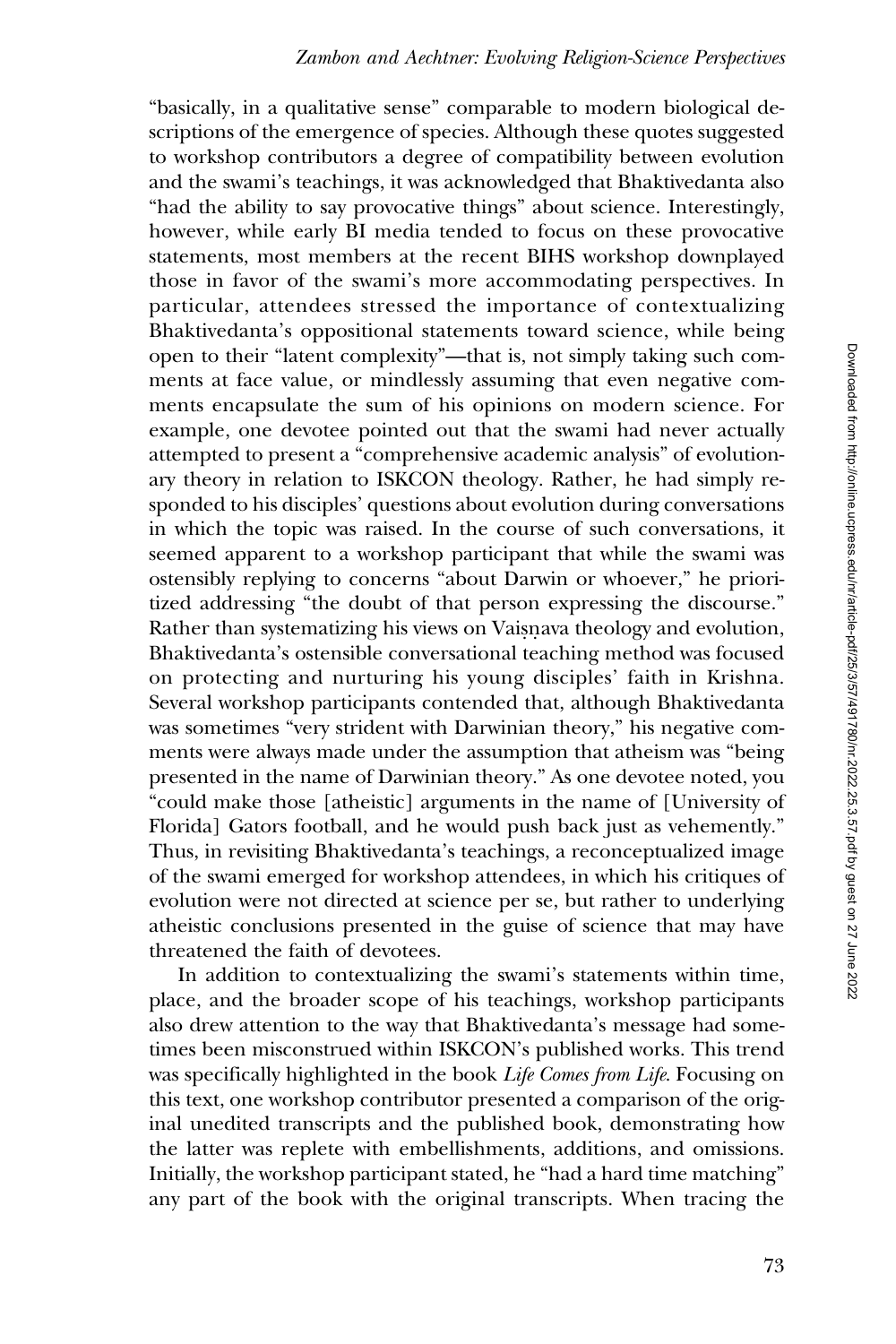history of the text, he found that the conversations had first been translated into German in 1974 by young devotees who "got very excited" and subsequently wrote "a dramatic telling of how Prabhupāda answered their questions and concerns about science." In 1979, devotees then translated the "German dramatization of the recordings" back into English to make a book that has since been distributed to the public and circulated widely in ISKCON centers, contributing "probably more than any other work" to the current "standard of [scientific] discourse in ISKCON." Interestingly, immediately following the workshop contributor's comments, the director of the BIHS announced that, as a result of the institute's analysis of the inaccuracies in Life Comes from Life, ISKCON's publishing house, the Bhaktivedanta Book Trust, had withdrawn the book from print. According to the director, the combative, counter-science mentality that led to the publication of this book reflects a "problem" that is "embedded in ISKCON culture, up and down." Therefore, he explained, one of "the missions of our BI" is to "improve that culture through literature."

The workshop discussion about Life Comes from Life represents the extent to which some contemporary ISKCON devotees have attempted to review and revise the conflict-oriented religion-science discourses that characterized much of the BI's early publications. Yet it also illustrates some of the complexities involved in changing the course of a narrative that has proven to be influential within an organization. As the BIHS director indicated, the production of new literature will be an essential part of changing the culture of ISKCON's approach to science. However, as the workshop leader went on to acknowledge, for this to be successful the BI would need to articulate a convincing and "internally consistent" alternative religion-science narrative to the one espoused during the 1970s and 1980s. This, he added, was "proving to be very difficult." Although substitute models of how ISKCON might interact with science were proposed during the workshop, no single template was agreed upon by the conclusion of the proceedings. In fact, some participants questioned the possibility of accommodating the disparate perspectives on science maintained by devotees within a single ISKCONsupported evolution narrative. Rather, as one participant indicated, it is likely that the Hare Krishna movement will shelter a spectrum of "center-right and center-left syntheses" of science and theology, epitomizing both conflict-oriented and non-combative positions under one roof.

Nevertheless, significant time was spent at the workshop considering the validity of evolutionary science, and how it may or may not be reconciled with the Hare Krishna worldview. These conversation points were pursued with the aim of updating ISKCON's messaging around evolution, which would eventually be conveyed through the production of media and an exhibit at the Temple of the Vedic Planetarium. Not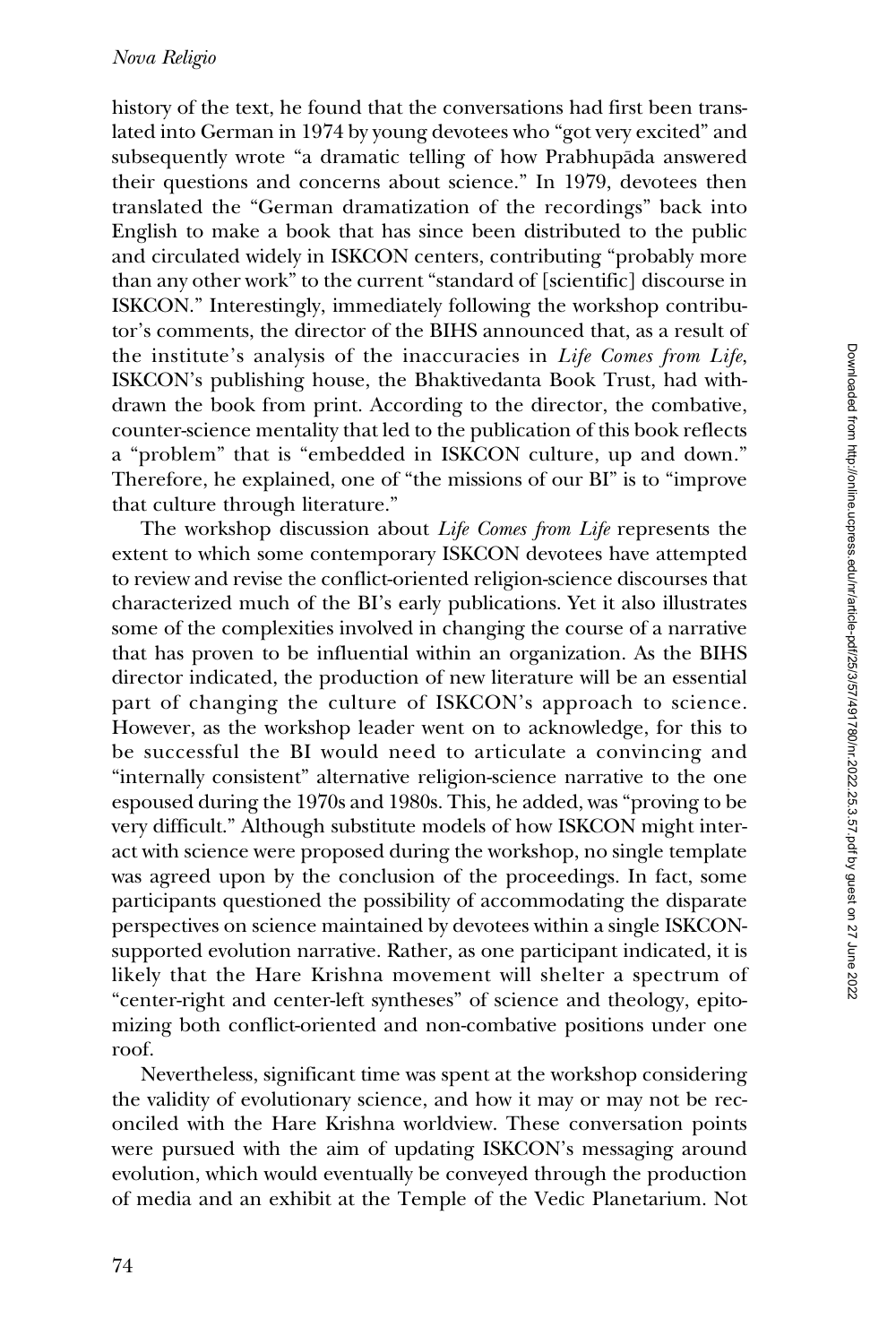surprisingly, a diversity of outlooks was expressed. Some participants described evolution as "the best game in town, in terms of a wellwrought and coherent, and established-over-time theory about the origin of biological complexity." Such supporters of evolution explained that it is a "remarkably consistent story" about how "life on earth has evolved from simple to more complex over time." Other participants, however, were more cautious in their appraisals, with several identifying what were perceived to be inconsistencies between the current evolutionary model and ISKCON's teachings. Nonetheless, over the course of the workshop there emerged a consensus that ISKCON's spiritual framework could, at the very least, accommodate a scientific account of life as described by modern evolutionary biology. Tentative solutions were thus put forward to minimize apparent incompatibilities between ISKCON theology and evolution. For example, one participant suggested that the theory of evolution involves an unnecessarily slow and inefficient mechanism for divine creation. In response, another devotee pointed out that the vast cosmic timescales described in Vaisnava scriptures actually make the evolutionary process seem rather quick. Similarly, when Bhaktivedanta's negative assertions about evolution were raised, some participants countered with references to the swami's more accommodating statements. Moreover, unlike the messaging of earlier BI media, most workshop participants came to agree that there is, in actuality, no intrinsic link between evolutionary theory and atheism.

At the same time, several workshop participants expressed unfavorable opinions of an antievolutionist perspective known as Intelligent Design theory, which maintains that complex biological adaptations could not have resulted from natural selection or any other materialistic processes. Instead, the biological intricacies of life are best explained with reference to interventions by a super-intelligent designer.<sup>80</sup> Notably, the BIHS workshop participants' negative assessment of this theory departed from the pro-Intelligent Design sentiments articulated throughout a significant corpus of ISKCON literature addressing evolution.<sup>81</sup> Though some individuals were more sympathetic to Intelligent Design than others, several devotees agreed that Intelligent Design offers neither a legitimate scientific theory nor a useful modality for Hare Krishna engagement with science and theology. In addition to the perception that Intelligent Design maintained a "very off-putting" connection with Christian antievolutionism, participants considered the theory ill-equipped for communicating the nuances of the Vaisnava spiritual tradition. A senior BI member went so far as to warn that while "plagiarizing" from Intelligent Design theorists would make "many devotees happy," it would ultimately "compromise" the BI's integrity. Similarly, another senior member cautioned against "going down that particular route [of Intelligent Design theory]," because ISKCON adherents are "not creationists" in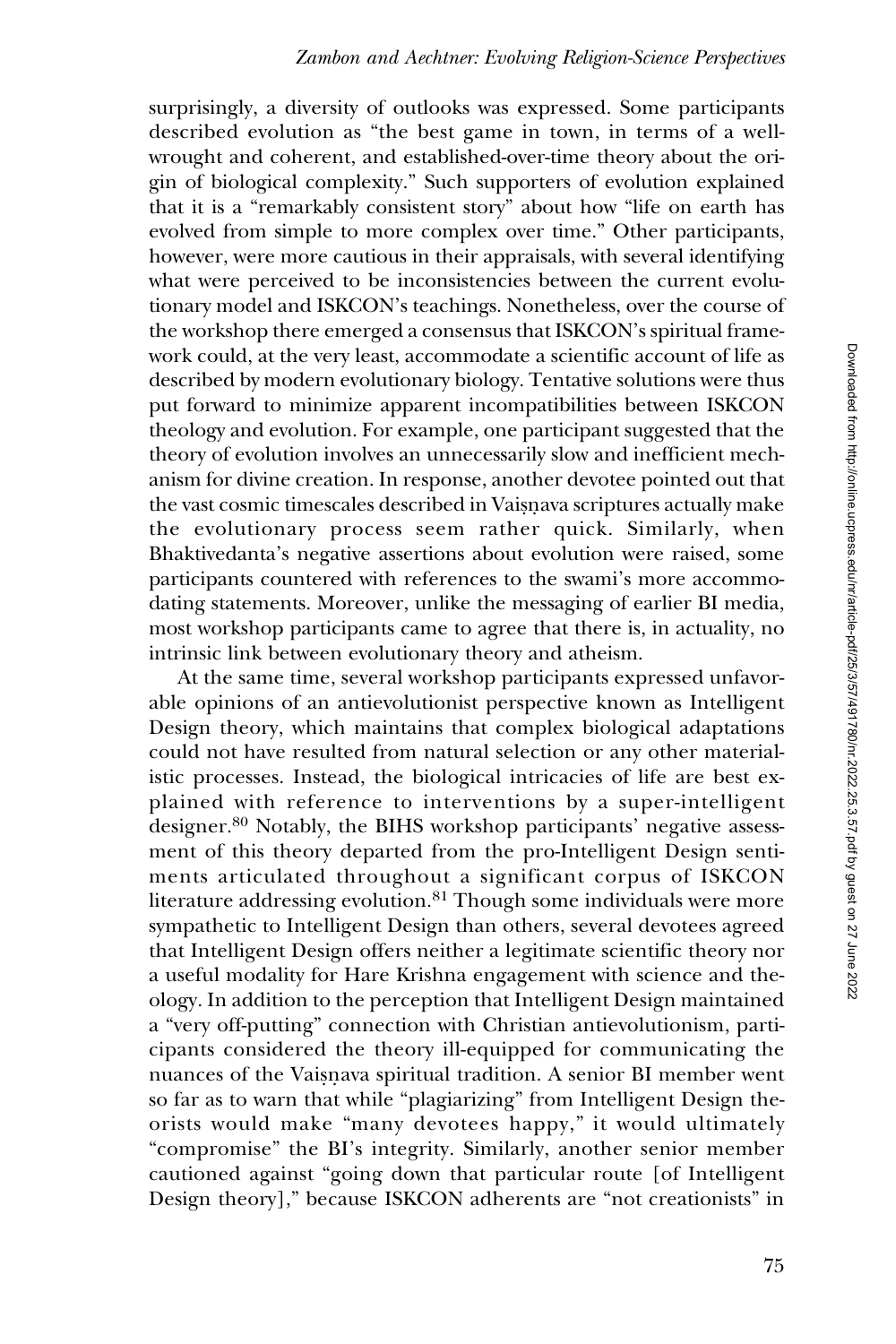the usual sense of this term as it relates to Christian Young Earth Creationism and Intelligent Design.

It was thereby acknowledged that the Bhaktivedanta Institute would need to fashion a narrative about Vaisnavism and evolution that differed from Intelligent Design theory, which was also not necessarily opposed to science in the manner articulated throughout earlier BI communications. In fact, each participant affirmed that the institute must move away from the belligerent religion-science themes accentuated in twentieth-century Bhaktivedanta Institute messaging. With that goal in mind, the workshop attendees endeavored to find ways of accommodating the methods and evidence of modern science without compromising core tenets of the Hare Krishna tradition. For example, several participants considered "consciousness" and the role of "desire" and "intent" to be crucial, non-negotiable concepts within ISKCON's theological system. It was then emphasized that these concepts could fit neatly within notions of evolutionary science, and perhaps even provide a "missing link" between current scientific models and ISKCON beliefs. Through this lens, one presenter detailed a "science-consistent" interpretation of evolution that, he argued, aligns with the "fossil record, evolutionary biology, evolutionary psychology, trees of life, zoology, morphology," while still adhering to the group's theological convictions. "I think there is an evolution or at least a sequential manifestation" of species on Earth, he explained. Regarding the sequence of evolution proposed by modern science, the participant concluded: "I would say, all right, that's probably how it happened. I would see that fit together. I don't see it as being a conflict." The scientific explanation is cogent and does not need to be understood as incompatible with ISKCON's central teachings. According to the presenter, both evolution and Vaisnavism can coincide without mutual hostility.

In response to the participant's comments on evolution, the BIHS director stated, "If I'm getting this right, you're proposing a scientific theory." The presenter, however, replied in the negative, whereupon the director then asked whether he was "proposing a scientific hypothesis." The presenter again replied that he was not, clarifying that instead of trying to create an alternative science, he was simply attempting to provide a "science-consistent" ISKCON narrative through which it was "possible to interpret the scientific data." The perceived intellectual honesty of this approach was commended by many workshop attendees, including the workshop leader, who was then prompted to ask what the role of the Bhaktivedanta Institute would actually be in future. Should the institute pursue the study of "science," "metaphysics," or the "philosophy of science"? In response to this question, several participants argued that "science should be science" and, therefore, ISKCON should respect the disciplinary standards established within scientific fields. Accordingly, these devotees agreed that it would be more accurate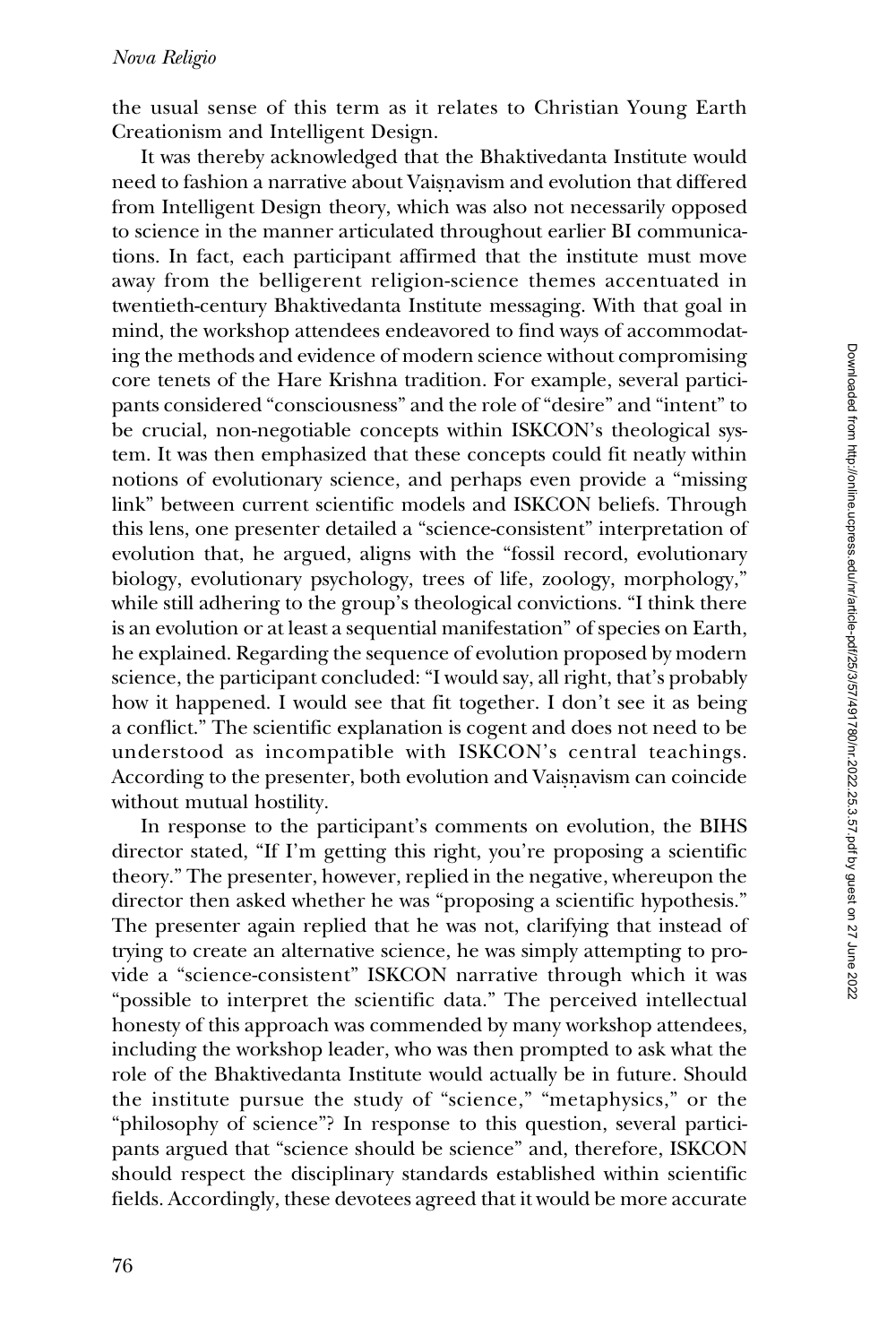for the Bhaktivedanta Institute to present its work in terms of theology or "natural philosophy," rather than a radical new form of science framed within a motif of cosmological battle, which had so often been proposed in early BI documents. Several workshop participants, furthermore, agreed that ISKCON members should withhold criticism of science unless they themselves were academically trained in the targeted fields; or, if they were equipped, to make critiques using the standards and tools accepted within the scientific establishment itself. As one devotee explained, if "we're critiquing biology as it's conceived by biologists, then the standards of that critique" would need to be "the standard for the discourse" accepted by biologists themselves. Another participant agreed, remarking that "if you're going to make an argument about biology, you'd better know how biologists think and work."82

A number of participants also raised concerns about the Bhaktivedanta Institute's historical emphasis on preaching to scientists and scholars in an effort to "make more members." This, it was voiced, seemed to be a "misappropriation" of scientific discourse, and even the word "science" itself sometimes was employed merely to serve ISKCON's own proselytizing aims rather than to offer anything of true scientific merit. The question was then raised as to whether the BI was to operate as a theologically oriented "preaching arm" of ISKCON, or as a fullfledged research institute committed to academically rigorous science. In relation to such queries, the workshop leader and several attendees emphasized the need for the BI to cultivate respect for science while "accepting our limitations." One senior participant, who happened to be an original BI member in the 1970s, insisted that "our biggest danger is our own arrogance, by which we [are convinced that we] know more than everyone and they know less than us." This "huge danger" of unjustified conceit about science should be resisted on a daily basis. Likewise, when a young devotee dismissed Darwinism as unintelligible, the workshop leader pointed out that "just because we don't understand something, doesn't mean that there aren't people out there who do." In science, he explained, it is necessary "to spend a lot of time studying what's already been done" in a particular field "before we can grasp it," and then competently offer criticisms.<sup>83</sup>

To illustrate this point, and in response to a participant raising doubts about the mechanisms of biological evolution, the workshop leader referenced correspondence between Bhaktivedanta and one of his disciples. In these communications, the swami recounted a story about Caitanya, who sat "for three days and nights" as he listened patiently and silently to an interlocutor's arguments. Bhaktivedanta made clear that Caitanya was "always tolerant of others and appreciating their points of view." Alluding to this anecdote, the workshop leader said: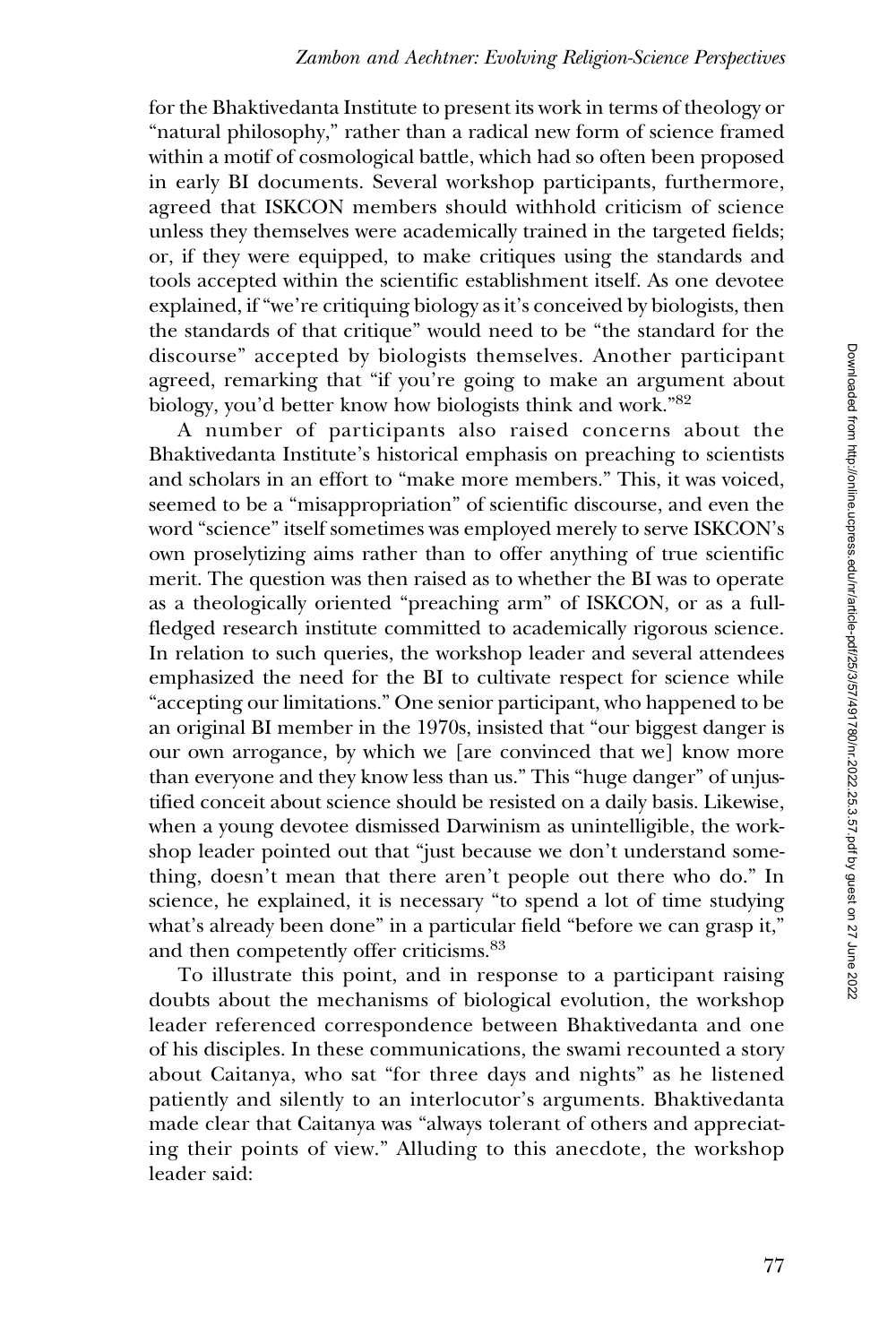I would like to, at some point, get a real evolutionary biologist in here and have you listen to them for three days without saying anything. And I'm serious. Because people who really learn evolutionary biology and are in a position to speak authoritatively about this, they spent four years here, sitting there listening to someone without saying anything, and then they're qualified to begin to start to analyze evidence.<sup>84</sup>

With such statements in mind, it was apparent that many of the "Evolutionary Narratives in Krishna Consciousness" workshop participants were seeking to discard much of the militant anti-science rhetoric displayed in early Bhaktivedanta Institute media. With an eye for complexity, attendees revisited Bhaktivedanta's teachings and found space for compatibility between ISKCON theology and evolutionary theory. Accordingly, workshop attendees conceded that modern science such as evolution is not actually the dire atheistic threat to Vaisnavism that 1970s and 1980s BI materials had so frequently made it out to be. While accepting this point, some devotees still asserted that the term "science" in popular discourse has often been portrayed as something necessarily atheistic, opposed to religion, that can serve as a replacement for religious truth, meaning, and values. Accordingly, the target of BI's media should instead be shifted from science more generally, and evolution specifically, to scientism masquerading as science. One senior BI member illustrated this position when he said, "we're not arguing against science as a method for gaining knowledge," and "we're not actually arguing against scientific evidence." However, he stressed, the BI is arguing against atheistic "narratives of scientism" that contradict ISKCON's religious outlook and threaten to divert "the general public away from spiritual life." Echoing these concerns, numerous participants agreed that "we want to defeat scientism, not science." Yet, while some devotees felt that scientism had permeated academia and significantly influenced the public, others questioned the seriousness of this threat. For example, the workshop leader noted that he had rarely experienced scientism in his academic field of work. Furthermore, he had never witnessed a conspiracy within the scientific establishment, or an "ill motive by people trying to pull the wool over other peoples' eyes and denying the existence of God."85 These comments again conveyed a stark counterposition to the fear-saturated, conspiracist narratives about science that marked early BI media.

The practical outcomes of the 2019 "Evolutionary Narratives in Krishna Consciousness" workshop are, for the most part, yet to be seen. Nevertheless, it is apparent that the Bhaktivedanta Institute for Higher Studies has already been instrumental in subtly shifting ISKCON's religion-science discourse towards less antagonistic perspectives. The institute's role in having ISKCON's most influential anti-science text, Life Comes from Life, removed from print is an important development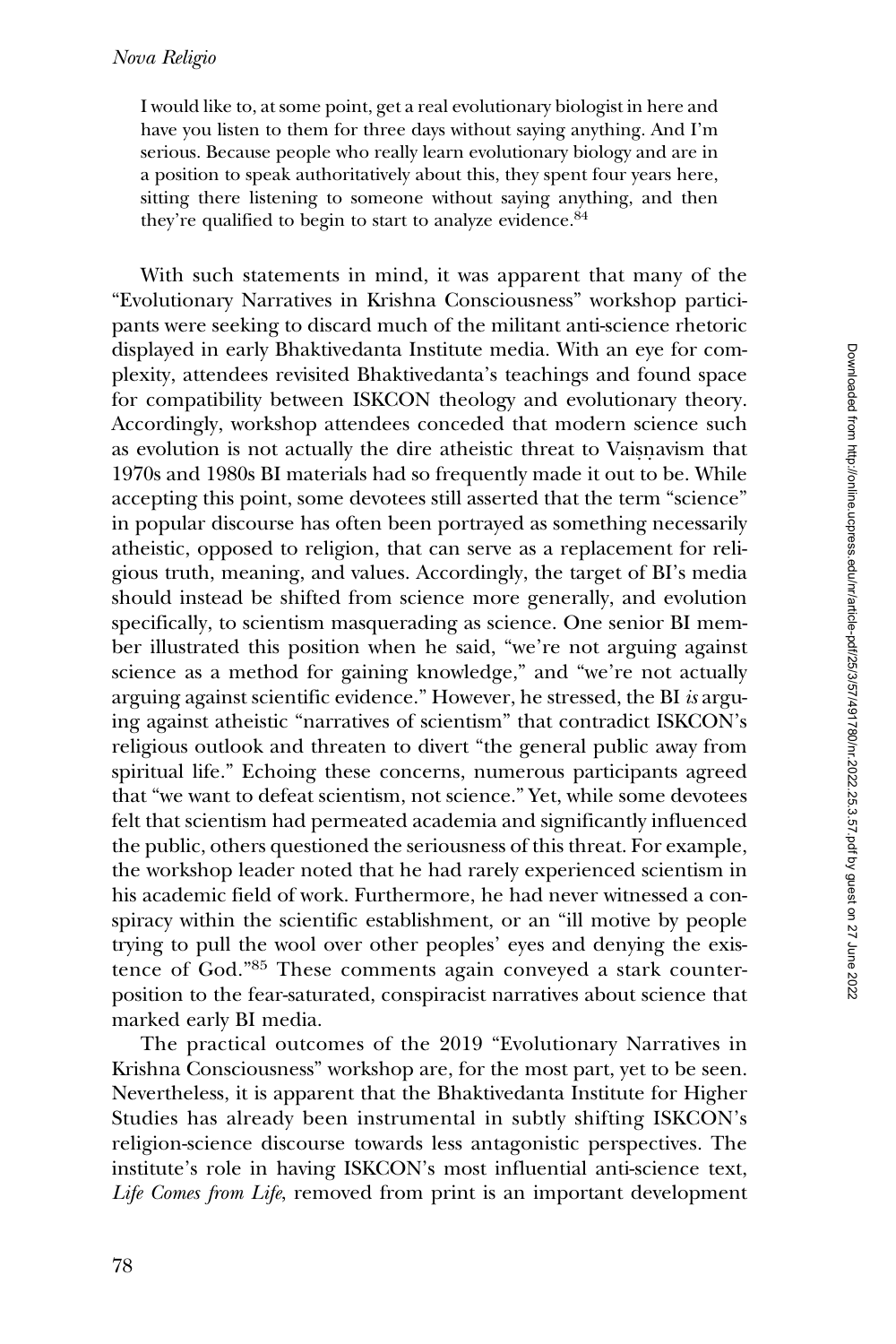and one of the BIHS's first concrete achievements in its endeavor to reform ISKCON discourse on religion-science. Moreover, it is significant that the BIHS has been elected the official science advisory team for the Temple of the Vedic Planetarium, the most ambitious project in ISKCON's history. Obtaining such a role demonstrates not only the prominence of the BIHS within ISKCON, but also the receptivity of ISKCON and Temple of the Vedic Planetarium leaders towards the institute's religion-science viewpoints. According to the BIHS's codirector, this partnership has already resulted in the Temple of the Vedic Planetarium leadership tentatively agreeing to reconceptualize the proposed "science museum" as a "museum of natural philosophy" in order to respect the modern disciplinary boundaries of science.<sup>86</sup> Such developments indicate a shift in BI discourse away from its early combat motifs and toward accommodation with science.

#### **CONCLUSION**

Although the Bhaktivedanta Institute was established over forty years ago, the 2019 Bhaktivedanta Institute for Higher Studies workshop on "Evolutionary Narratives in Krishna Consciousness" represented the first occasion the institute hosted a forum for members to review openly and critically ISKCON's past religion-science discourses. Spurred by the need to produce an exhibit for ISKCON's forthcoming Temple of the Vedic Planetarium, the workshop was organized in recognition of the need for a new Hare Krishna narrative on biological evolution, which would align with contemporary devotees' understanding of themselves, the Caitanya Vaisnava tradition, and modern science. Though the workshop did not result in a consensus, the event did serve as a platform for participants to explore potential compatibilities between ISKCON theology and evolutionary theory. After reviewing scriptural passages, and recontextualizing Bhaktivedanta's discourses within the broader scope of his teachings, most workshop attendees concluded that there exists no inherent conflict between Vaisnava theology and evolutionary science. Indeed, several attendees proposed that ISKCON's spiritual framework could readily accommodate contemporary evolutionary models without contradicting Hare Krishna beliefs. Moreover, rather than attempting to compete with scientific methods and evidence, as was the tendency expressed in early BI media, a number of workshop participants discussed the need to respect academic disciplinary standards and scientific facts. These Hare Krishna devotees presented their perspectives on evolution not as science, but as "science-consistent" theological frameworks through which scientific data could be understood.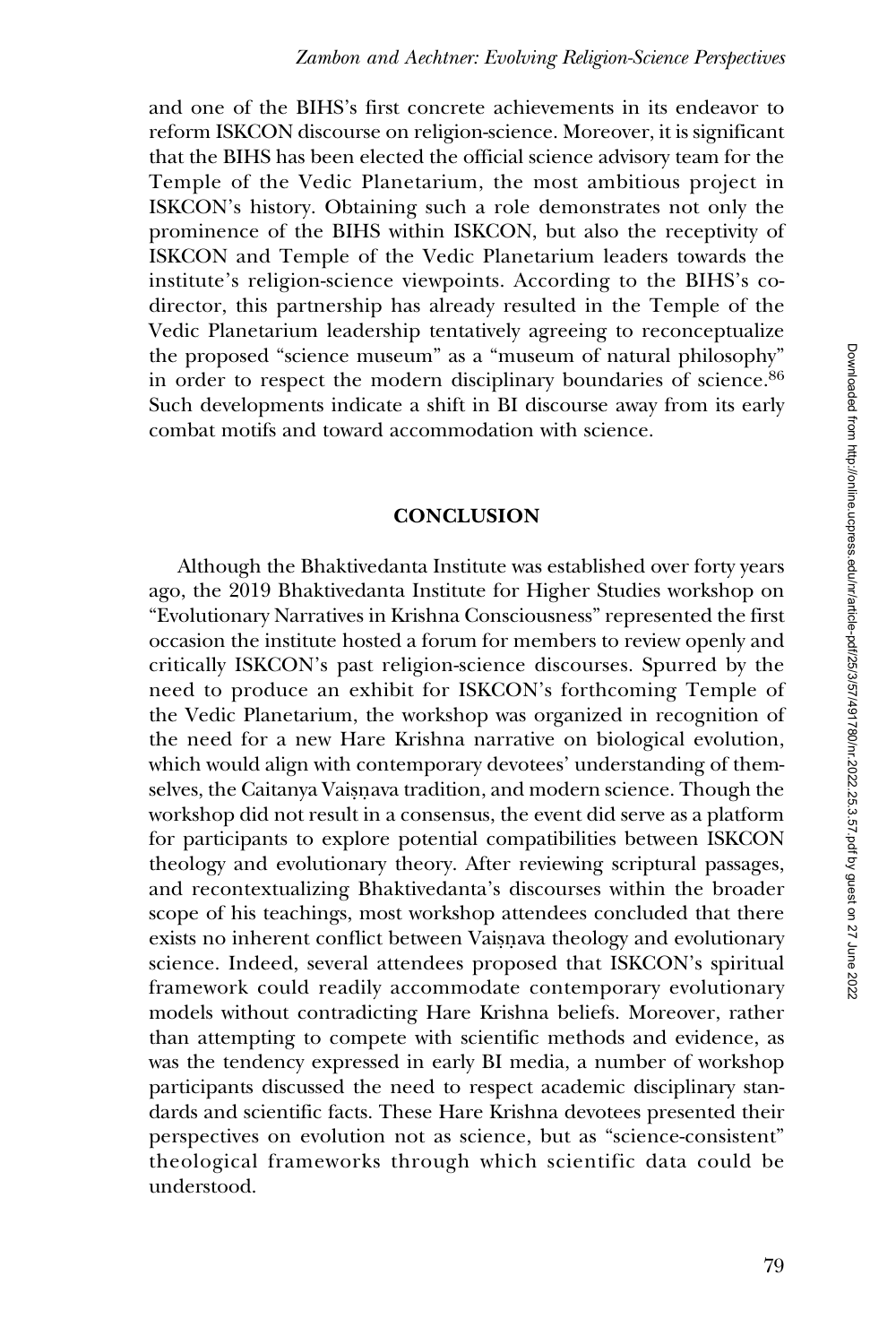These accommodating outlooks depart sharply from the narratives of the Bhaktivedanta Institute's initial communications, which articulated a felt need to infiltrate and overthrow the scientific establishment. Consequently, by comparing early BI media with recent discussions of members of the North American BI branch known as the Bhaktivedanta Institute of Higher Studies, this article highlights a notable shift in ISKCON's religion-science engagements. More precisely, it reveals how members of the BIHS have sought to distance themselves from earlier conflict-oriented paradigms, while attempting to develop a more nuanced, accommodating posture toward science. This shift within the BIHS appears to have derived from a greater awareness among scienceeducated devotees about the complexities in Bhaktivedanta's religionscience discourses, coupled with increasingly nuanced interpretations of Caitanya Vaisnavism, and a growing appreciation for the successes of modern science. Furthermore, according to some workshop participants, this change also reflects broader organizational developments within ISKCON, as many devotees have moved away from what are now perceived to be the over-zealous, renunciative attitudes maintained by earlier Hare Krishna devotees. Thus, while the Bhaktivedanta Institute's twentieth-century religion-science narratives were recurrently framed within a cosmological battle motif, featuring the demonic forces of materialistic science versus the emancipatory powers of Krishna Consciousness, attendees at the 2019 BIHS workshop called for a new approach to the movement's discourses to reflect contemporary ISKCON values and beliefs, while also acknowledging the validity of modern science and its practices. For as ISKCON's online news outlet reported, an important outcome of the BIHS workshop included a Hare Krishna "narrative that challenges the atheistic conclusions of Darwinism, while maintaining a respect for the science itself."87

Oliver Zambon, University of Queensland, oliver.zambon@uqconnect.edu.au

Thomas Aechtner, University of Queensland, t.aechtner@uq.edu.au

### ENDNOTES

<sup>1</sup> Thoudam Damodara Singh (Swarūpa Dāmodara dāsa), "Śrīla Prabhupāda's Vision for the Bhaktivedanta Institute," in Perspectives on Bhaktivedanta Institute (Philadelphia: Bhaktivedanta Institute, 1979), 10–15, available at [http://](http://richardlthompson.com/sites/default/files/1979_Perspectives_Bhaktivedanta_Institute.pdf)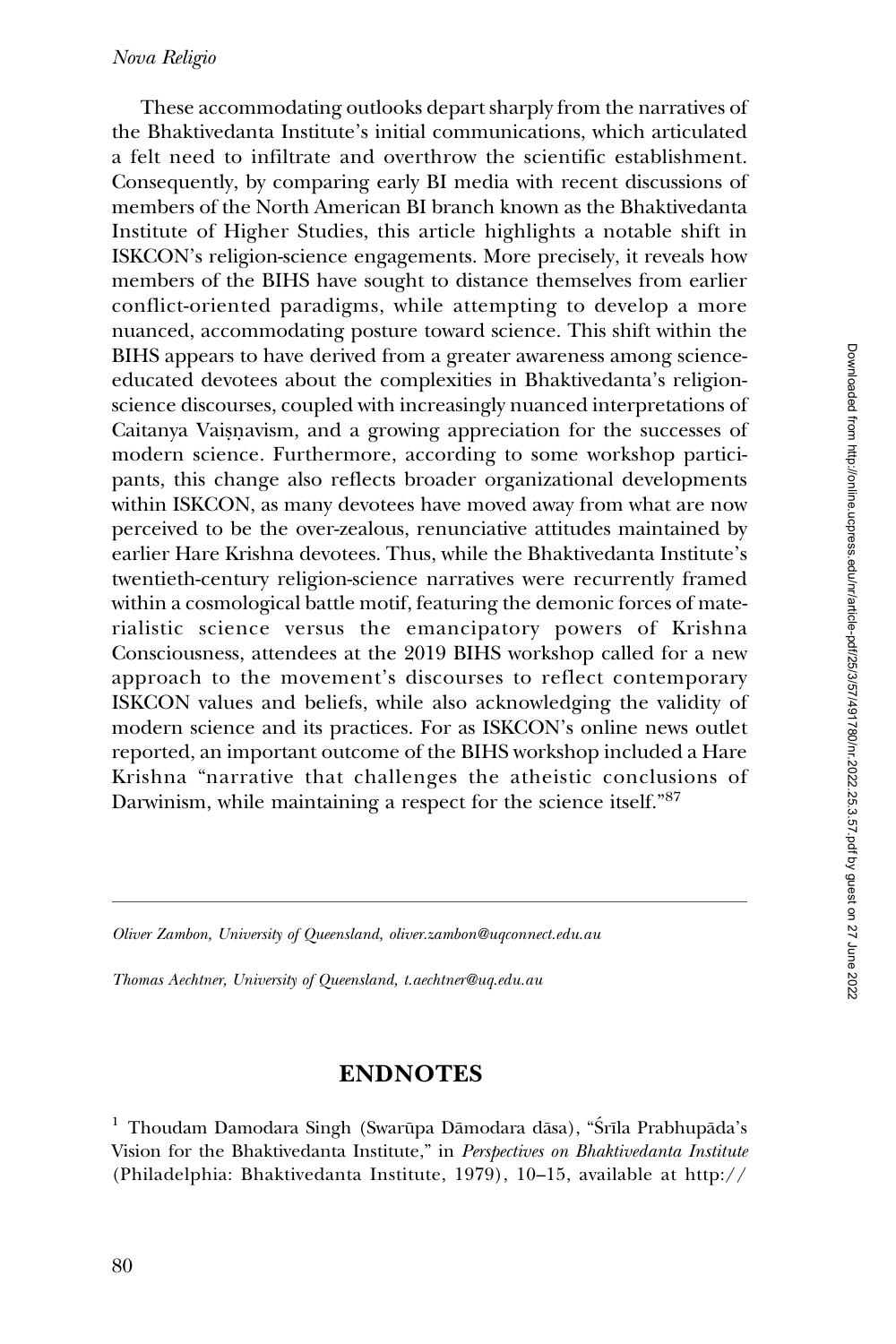[richardlthompson.com/sites/default/files/1979\\_Perspectives\\_Bhaktivedanta\\_](http://richardlthompson.com/sites/default/files/1979_Perspectives_Bhaktivedanta_Institute.pdf) [Institute.pdf](http://richardlthompson.com/sites/default/files/1979_Perspectives_Bhaktivedanta_Institute.pdf).

According to this pamphlet, the Oriental Research Institute was established in Vrindavan by Bon Maharāja, a fellow disciple of Bhaktivedanta's guru, Bhaktisiddhānta Sarasvatī. Although an institute of this name does not appear to exist in present-day Vrindavan, the Bon Maharaj Institute of Management and Technology remains located across the street from ISKCON's Vrindavan temple. See Bon Maharaj Institute of Management and Technology, [http://bimt.in/](http://bimt.in/about-bimt/about-us/) [about-bimt/about-us/,](http://bimt.in/about-bimt/about-us/) accessed 5 September 2021.

 $2$  Singh, "Srīla Prabhupāda's Vision," 10.

<sup>3</sup> "Bhaktivedanta Institute Charter," International Society for Krishna Consciousness, Potomac, Maryland, 10 December 1976, available at [http://](http://richardlthompson.com/sites/default/files/1976_BI_Charter_letter.pdf) [richardlthompson.com/sites/default/files/1976\\_BI\\_Charter\\_letter.pdf](http://richardlthompson.com/sites/default/files/1976_BI_Charter_letter.pdf).

 $4$  For an overview of the Bhaktivedanta Institute, with a focus on Swarūpa Dāmodara, see Benjamin E. Zeller, Prophets and Protons: New Religious Movements and Science in Late Twentieth-Century America (New York: New York University Press, 2010), 104–05, 113; and Anna S. King, "Vedic Science and Modern Science," Journal for the Academic Study of Religion 25, no. 1 (2012): 60. For a discussion of the Bhaktivedanta Institute's 1986 conference, see Eileen Barker, "World Congress for the Synthesis of Science and Religion: A Personal Account," ISKCON Review 2 (1986): 133-47; and Mikael Rothstein, Belief Transformations: Some Aspects of the Relation Between Science and Religion in Transcendental Meditation (TM) and the International Society for Krishna Consciousness (ISKCON) (Aarhus: Aarhus University Press, 1996), 134–43.

<sup>5</sup> Originally a single institute, the Bhaktivedanta Institute splintered into several autonomous branches during the 1990s. See Zeller, Prophets and Protons, 104. The Bhaktivedanta Institute for Higher Studies is currently the most influential branch of ISKCON's Bhaktivedanta Institute.

ISKCON traces its teachings to the Vaisnava saint Caitanya Mahāprabhu (1486–1533), who taught a path of devotional worship (bhakti) directed towards God in the form of Krsna. Caitanya especially promoted chanting the mahāmantra as the most effective means by which aspirants can attain spiritual perfection. While Caitanya himself wrote only the brief sixteen verse

Siksāstakam, his successors known as the "six gosvāmīs of Vrindavan" elaborated extensively on the saint's theological system. As Caitanya Vaisnavas, ISKCON devotees not only follow Caitanya's Vaisnava teachings, but also worship him as a combined incarnation of Krṣṇa and His divine consort Rādhārānī.

 $7$  Federico Squarcini, "In Search of Identity within the Hare Krishna Movement: Memory, Oblivion and Thought Style," Social Compass 47, no. 2 (2000): 258; E. Burke Rochford, Jr., "Aligning Hare Krishna: Political Activists, Hippies, and Hindus," Nova Religio 22, no. 1 (August 2018): 47; and E. Burke Rochford, Jr., Hare Krishna Transformed (New York: New York University Press, 2007), 14, 63–65.

<sup>8</sup> Rochford, Hare Krishna Transformed, 7.

 $9$  Rochford, Hare Krishna Transformed, 216.

<sup>10</sup> E. Burke Rochford, Jr., "Demons, Karmies, and Non-Devotees: Culture, Group Boundaries, and the Development of the Hare Krishna in North America and Europe," Social Compass 47, no. 2 (2000): 170.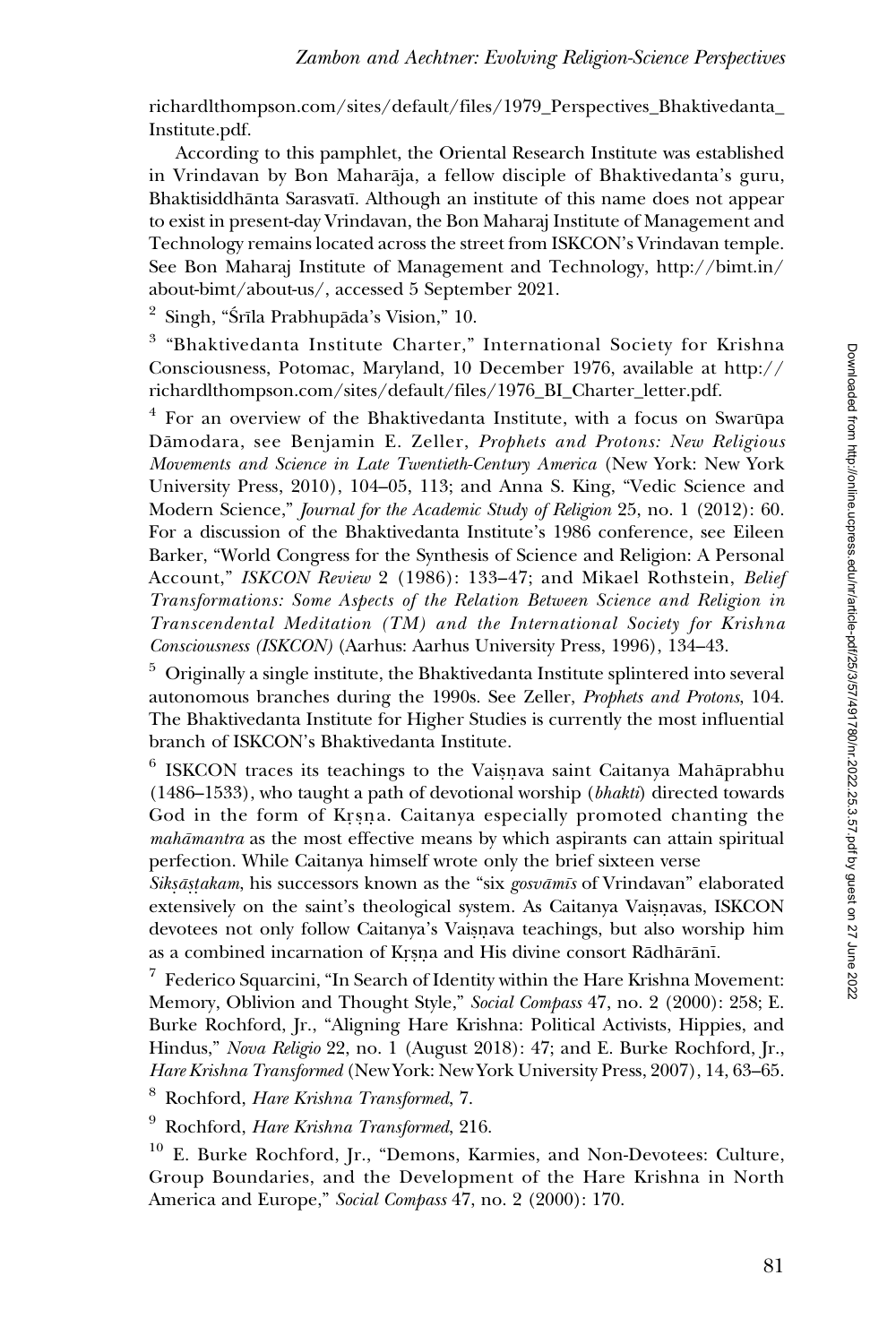Squarcini, "In Search of Identity within the Hare Krishna Movement," 261.

<sup>12</sup> Rochford, Hare Krishna Transformed, 215.

<sup>13</sup> Rochford, Hare Krishna Transformed, 201–17; John Fahy, Becoming Vaishnava in an Ideal Vedic City (Oxford: Berghahn, 2019), 1, 9–10.

Squarcini, "In Search of Identity within the Hare Krishna Movement," 261; Rochford, Hare Krishna Transformed, 212–15; and Travis Vande Berg and Fred Kniss, "ISKCON and Immigrants: The Rise, Decline, and Rise Again of a New Religious Movement," The Sociological Quarterly 49, no. 1 (2008): 88.

<sup>15</sup> Rothstein, *Belief Transformations*, 18–23.

<sup>16</sup> C. Mackenzie Brown, "Hindu and Christian Creationism: 'Transposed Passages' in the Geological Book of Life," Zygon 37, no. 1 (March 2002): 96, 99, 110.

<sup>17</sup> Zeller, Prophets and Protons, 92.

<sup>18</sup> Zeller, Prophets and Protons, 113.

<sup>19</sup> Anna S. King, "Vedic Science, Modern Science and Reason," in Asian Religions, Technology and Science, ed. István Keul (New York: Routledge, 2015), 54–55, 57.

<sup>20</sup> Oliver Zambon and Thomas Aechtner, "Vaishnavism, Antievolutionism, and Ambiguities: Revisiting ISKCON's Darwin-Skepticism," Zygon 53, no. 1 (March 2018): 77–82, 88–91; and Thomas Aechtner and Oliver Zambon, "Convergent Antievolutionism and the Hare Krishnas," Theology and Science 17, no. 3 (2019): 293–94.

 $21$  A. C. Bhaktivedanta Swami Prabhupāda, Life Comes from Life: A Startling Challenge to the Modern Scientific Theory of the Origin of Life and the Universe (Los Angeles: Bhaktivedanta Book Trust, 1979).

 $^{22}$  Satsvarūpa dāsa Goswāmī, Śrīla Prabhupāda-līlāmrta, vol. 1, A Lifetime in Preparation, 2nd and enlarged ed. (Alachua, FL: Bhaktivedanta Book Trust, 2019), available at<https://www.vedabase.com/en/spl>.

<sup>23</sup> Joshua M. Greene, Swami in a Strange Land: How Krishna Came to the West (San Rafael, CA: Mandala Publishing, 2017), 86–89. This text is ISKCON's most recent authorized biography of A. C. Bhaktivedanta Swami Prabhupada. ¯

 $24$  Paul Oliver, *Hindusim and the 1960s: The Rise of a Counter-Culture* (New York: Bloomsbury, 2014), 13, 113–14.

 $25$  Greene, Swami in a Strange Land, 108.

 $26$  Greene, Swami in a Strange Land, 107–08.

 $27$  Although Bhaktivinoda himself had not yet been formally initiated into a Vais. n. ava lineage, he initiated his son into the chanting of the Hare Krishna mantra in 1881. In 1891, Bhaktisiddhanta received a second initiation from the renunci- ¯ ate Gaura Kiśora dāsa Bābājī, and henceforth regarded both Gaura Kiśora and Bhaktivinoda as his gurus. See Ferdinando Sardella, Modern Hindu Personalism: The History, Life, and Thought of Bhaktisiddhānta Sarasvatī (New York: Oxford University Press, 2013), 64, 76–77.

 $^{28}$  Jason D. Fuller, "Re-membering the Tradition: Bhaktivinoda Thākura's 'Sajjanatosāni' and the Construction of a Middle-Class Vaisnava Samprādaya in Nineteenth-Century Bengal," in Hinduism in Public and Private: Reform, Hindutva, Gender, and Sampraday, ed. Antony Copley (New York: Oxford University Press,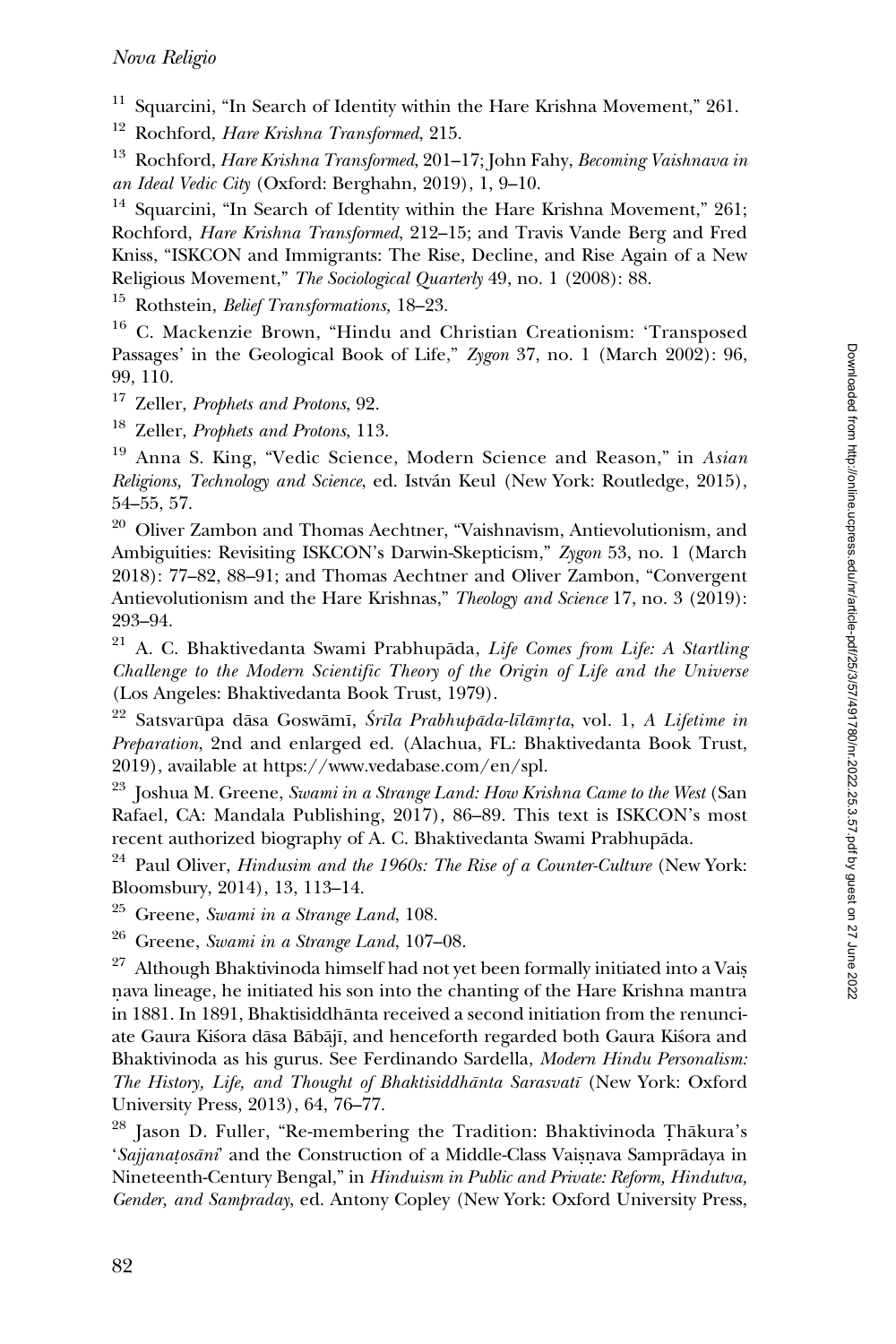2003), 205; Shukavak Das, Hindu Encounter with Modernity: Kedarnath Datta Bhaktivinoda: Vaisnava Theologian (Los Angeles: Sanskrit Religions Institute, 1999), 47.

 $29$  Fuller, "Re-membering the Tradition," 185.

<sup>30</sup> Fuller, "Re-membering the Tradition," 185.

 $31$  Fuller, "Re-membering the Tradition," 185, 190–91; Shukavak N. Das, "Bhaktivinoda and Scriptural Literalism," in The Hare Krishna Movement: The Postcharismatic Fate of a Religious Transplant, ed. Edwin F. Bryant and Maria L. Ekstrand (New York: Columbia University Press, 2004), 103.

<sup>32</sup> Das, Hindu Encounter with Modernity, 11; Ferdinando Sardella, "Bhaktisiddhanta Saraswati," in Brill's Encylopedia of Hinduism, vol. 5: Religious Symbols, Hinduism and Migration: Contemporary Communities outside South Asia, Some Modern Religious Groups and Teachers, ed. Knut A. Jacobsen, with Helene Basu, Angelika Malinar, Vasudha Narayanan (Leiden: Brill, 2013), 415–23, accessed online at [http://dx.doi.org.ezproxy.library.uq.edu.au/10.1163/2212-](http://dx.doi.org.ezproxy.library.uq.edu.au/10.1163/2212-5019_BEH_COM_9000000229) [5019\\_BEH\\_COM\\_9000000229.](http://dx.doi.org.ezproxy.library.uq.edu.au/10.1163/2212-5019_BEH_COM_9000000229)

 $33$  Ferdinando Sardella, Modern Hindu Personalism: The History, Life, and Thought of Bhaktisiddhānta Sarasvatī (New York: Oxford University Press, 2013), 208. For an example of the accommodation and reappropriation of evolution theory in The Harmonist, see "The Gaudiya Math and History," The Harmonist 32, no. 18 (1936): 409–14, available at [https://archive.org/details/in.ernet.dli.2015.](https://archive.org/details/in.ernet.dli.2015.92643/page/n483/mode/2up) [92643/page/n483/mode/2up.](https://archive.org/details/in.ernet.dli.2015.92643/page/n483/mode/2up)

A. C. Bhaktivedanta Swami Prabhupāda, Easy Journey to Other Planets (by Practice of Supreme Yoga) (Delhi: Surendra Printers, 1960).

 $35$  For a discussion of Bhaktivedanta's use of the word "science" as a legitimization strategy, see Benjamin E. Zeller, "Inverted Orientalism, Vedic Science, and the Modern World: Bhaktivedanta and the International Society for Krishna Consciousness," in Handbook of Religion and the Authority of Science, ed. James R. Lewis and Olav Hammer (Boston: Brill, 2010), 250.

<sup>36</sup> Bhaktivedanta Institute for Vedic Studies, "What is Bhaktivedanta Institute?" December 1975, available at [http://richardlthompson.com/1975-what](http://richardlthompson.com/1975-what-bhaktivedanta-institute-aims-and-objectives-december-1975)[bhaktivedanta-institute-aims-and-objectives-december-1975](http://richardlthompson.com/1975-what-bhaktivedanta-institute-aims-and-objectives-december-1975).

<sup>37</sup> Bhaktivedanta Institute for Vedic Studies, "What is Bhaktivedanta Institute?"

<sup>38</sup> Bhaktivedanta Institute for Vedic Studies, "What is Bhaktivedanta Institute?"

<sup>39</sup> A. C. Bhaktivedanta Swami, "Letter to Balavanta, Ahmedabad, 13 December 1972," in The Bhaktivedanta VedaBase, [https://vedabase.io/en/library/letters/](https://vedabase.io/en/library/letters/letter-to-balavanta-6/) [letter-to-balavanta-6/.](https://vedabase.io/en/library/letters/letter-to-balavanta-6/)

 $40$  Bhaktivedanta, as cited in Singh, "Srīla Prabhupāda's Vision," 11; A. C. Bhaktivedanta Swami, "Letter to Dravida, Bombay, 2 April 1977," in Prabhupada Books, [https://prabhupadabooks.com/letters/bombay/april/01/](https://prabhupadabooks.com/letters/bombay/april/01/1977/dravida? d=1&f=594143) [1977/dravida?d](https://prabhupadabooks.com/letters/bombay/april/01/1977/dravida? d=1&f=594143)=[1&f](https://prabhupadabooks.com/letters/bombay/april/01/1977/dravida? d=1&f=594143)=[594143.](https://prabhupadabooks.com/letters/bombay/april/01/1977/dravida? d=1&f=594143)

 $41$  Bhaktivedanta, as cited in Singh, "Śrīla Prabhupāda's Vision," 11.

 $42$  Bhaktivedanta, as cited in Singh, "Śrīla Prabhupāda's Vision," 11.

<sup>43</sup> Bhaktivedanta, "Letter to Dravida."

 $44$  Bhaktivedanta, as cited in Singh, "Śrīla Prabhupāda's Vision," 14.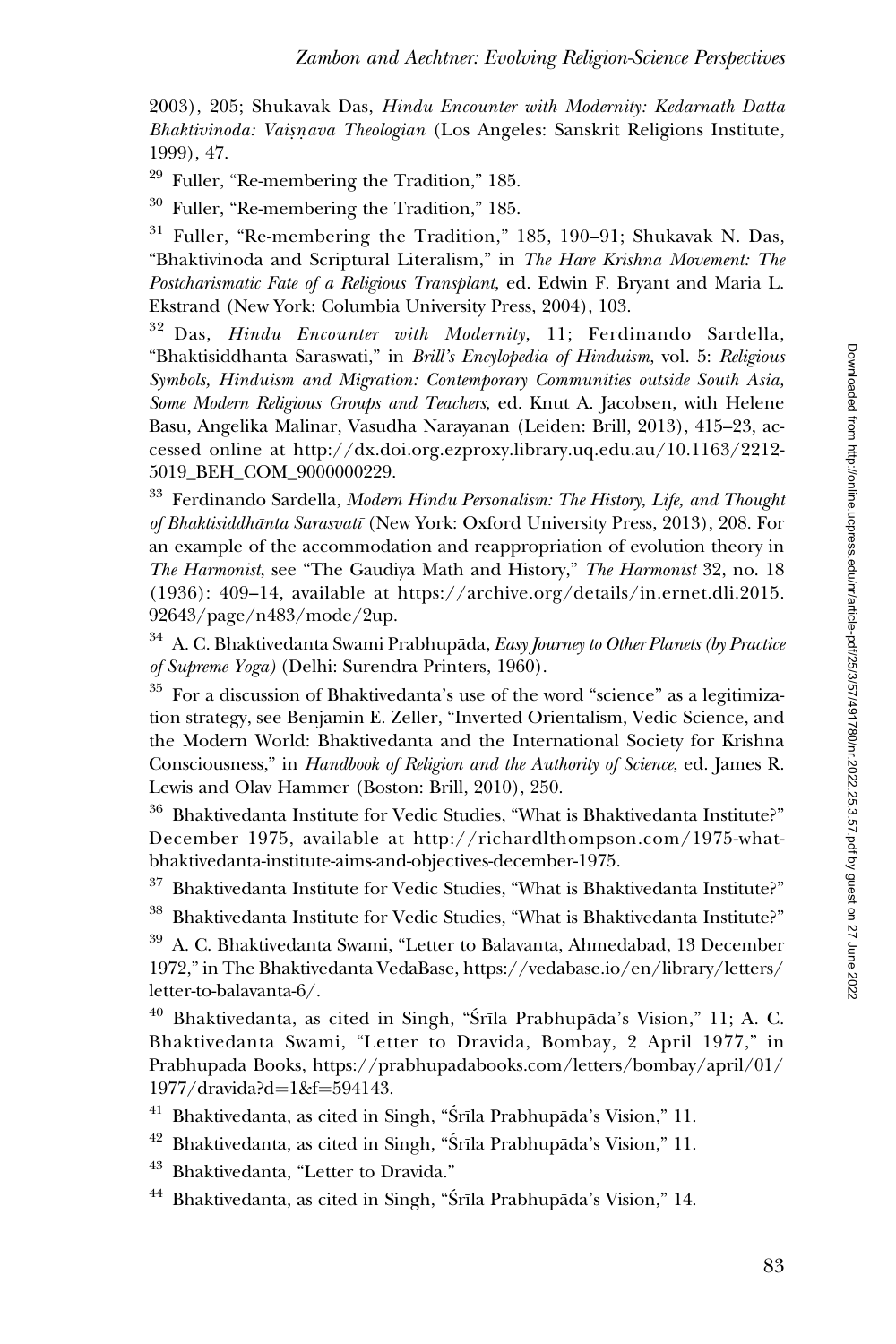#### Nova Religio

<sup>45</sup> A. C. Bhaktivedanta Swami, "Letter to Karandhara, Bhaktivedanta Manor, 19 July 1973," in The Bhaktivedanta VedaBase, [https://vedabase.io/en/library/](https://vedabase.io/en/library/letters/letter-to-karandhara-66/?query=Letter+to+Karandhara+73-07#bb135413;) [letters/letter-to-karandhara-66/?query](https://vedabase.io/en/library/letters/letter-to-karandhara-66/?query=Letter+to+Karandhara+73-07#bb135413;)=[Letter+to+Karandhara+73-07#bb](https://vedabase.io/en/library/letters/letter-to-karandhara-66/?query=Letter+to+Karandhara+73-07#bb135413;) [135413;](https://vedabase.io/en/library/letters/letter-to-karandhara-66/?query=Letter+to+Karandhara+73-07#bb135413;) A. C. Bhaktivedanta Swami, "Letter to Svarupa Damodara, Auckland, 27 April 1976," in The Bhaktivedanta VedaBase, https://vedabase.io/en/library/ letters/letter-to-svarupa-damodara-15/?query=Letter+to+Svarupa+Damod ara++76-04#bb152673.

As the birthplace of Caitanya Mahaprabhu, the town of Mayapura, Bengal, is ¯ one of the most sacred sites for ISKCON devotees. In response to Bhaktivedanta's instructions, ISKCON is midway through constructing an extravagant, 113-meter-high Temple of the Vedic Planetarium at the Mayapur Chandrodaya Temple at ISKCON's world headquarters. The planetarium, expected to be complete in 2023, will depict the universe "as described in the Vedic scriptures." See "Cosmic Chandelier: Model of the Universe according to the Vedas," Sri Mayapur Chandrodaya Mandir: Temple of the Vedic Planetarium, [https://tovp.org/vedic-science/vedic-planetarium/,](https://tovp.org/vedic-science/vedic-planetarium/) accessed 5 August 2021.

<sup>46</sup> A. C. Bhaktivedanta Swami, "Letter to Giriraja, Bhaktivedanta Manor, 24 July 1976," in The Bhaktivedanta VedaBase, [https://vedabase.io/en/library/letters/](https://vedabase.io/en/library/letters/letter-to-giriraja-81/?query=Letter+to+Giriraja+76-07#bb154308) [letter-to-giriraja-81/?query](https://vedabase.io/en/library/letters/letter-to-giriraja-81/?query=Letter+to+Giriraja+76-07#bb154308)=[Letter+to+Giriraja+76-07#bb154308](https://vedabase.io/en/library/letters/letter-to-giriraja-81/?query=Letter+to+Giriraja+76-07#bb154308).

 $47$  Bhaktivedanta, as cited in Singh, "Srīla Prabhupāda's Vision," 13.

<sup>48</sup> A. C. Bhaktivedanta Swami, "Letter to Hansadutta, Bombay, 12 November 1974," in The Bhaktivedanta VedaBase, [https://vedabase.io/en/search/?](https://vedabase.io/en/search/?query=%E2%80%9CLetter+to+Hansadutta+%E2%80%94+Bombay%2C+12+November+1974%2C%E2%80%9D;) [query](https://vedabase.io/en/search/?query=%E2%80%9CLetter+to+Hansadutta+%E2%80%94+Bombay%2C+12+November+1974%2C%E2%80%9D;)¼[%E2%80%9CLetter+to+Hansadutta+%E2%80%94+Bombay%2C+12+](https://vedabase.io/en/search/?query=%E2%80%9CLetter+to+Hansadutta+%E2%80%94+Bombay%2C+12+November+1974%2C%E2%80%9D;) [November+1974%2C%E2%80%9D;](https://vedabase.io/en/search/?query=%E2%80%9CLetter+to+Hansadutta+%E2%80%94+Bombay%2C+12+November+1974%2C%E2%80%9D;) [A. C. Bhaktivedanta Swami,](A. C. Bhaktivedanta Swami, “Letter to Svarupa Damodara, Vrindaban, 8 September 1974,” The Bhaktivedanta VedaBase, ) "[Letter to](A. C. Bhaktivedanta Swami, “Letter to Svarupa Damodara, Vrindaban, 8 September 1974,” The Bhaktivedanta VedaBase, ) [Svarupa Damodara, Vrindaban, 8 September 1974," The Bhaktivedanta](A. C. Bhaktivedanta Swami, “Letter to Svarupa Damodara, Vrindaban, 8 September 1974,” The Bhaktivedanta VedaBase, ) [VedaBase,](A. C. Bhaktivedanta Swami, “Letter to Svarupa Damodara, Vrindaban, 8 September 1974,” The Bhaktivedanta VedaBase, ) [https://www.prabhupada.io/letters/740908\\_svarupa\\_damodara.](https://www.prabhupada.io/letters/740908_svarupa_damodara)

 $49$  Bhaktivedanta, cited in Singh, "Srīla Prabhupāda's Vision," 11.

<sup>50</sup> "General Meeting of the Bhaktivedanta Institute, September 1978," available at [http://richardlthompson.com/1978-general-meeting-bhaktivedanta](http://richardlthompson.com/1978-general-meeting-bhaktivedanta-institute-september-1978)[institute-september-1978](http://richardlthompson.com/1978-general-meeting-bhaktivedanta-institute-september-1978).

<sup>51</sup> Interestingly, the Bhaktivedanta Institute's 1978 strategy to revolutionize the scientific establishment shares distinct similarities with the notorious "Wedge Strategy" produced two decades later by a prominent non-ISKCON antievolutionist group known as the Discovery Institute. See Centre for the Renewal of Science and Culture, The Wedge (Seattle: Discovery Institute, 1998), [https://](https://ncse.ngo/files/pub/creationism/The_Wedge_Strategy.pdf) [ncse.ngo/files/pub/creationism/The\\_Wedge\\_Strategy.pdf.](https://ncse.ngo/files/pub/creationism/The_Wedge_Strategy.pdf) For a detailed analysis of the Wedge Strategy see Barbara Forrest and Paul R. Gross, Creationism's Trojan Horse: The Wedge of Intelligent Design (New York: Oxford University Press, 2004), 3–33.

<sup>52</sup> "General Meeting of the Bhaktivedanta Institute, September 1978."

<sup>53</sup> "General Meeting of the Bhaktivedanta Institute, September 1978."

 $^{54}$  Dravida dāsa Brahmacārī, *Bhaktivedanta Institute Temple Newsletter* 1, no. 1 (May 1979): 1, available at [http://richardlthompson.com/1979-](http://richardlthompson.com/1979)bhaktivedanta-institute-temple-newsletter-no-1-vol-1. The overall commentary in this newsletter is by Dravida dāsa Brahmacārī (he concludes and signs the newsletter on page 6). Lengthy quotes from Jñāna dāsa Adhikāri and Ravindra Swarūpa dāsa are cited throughout.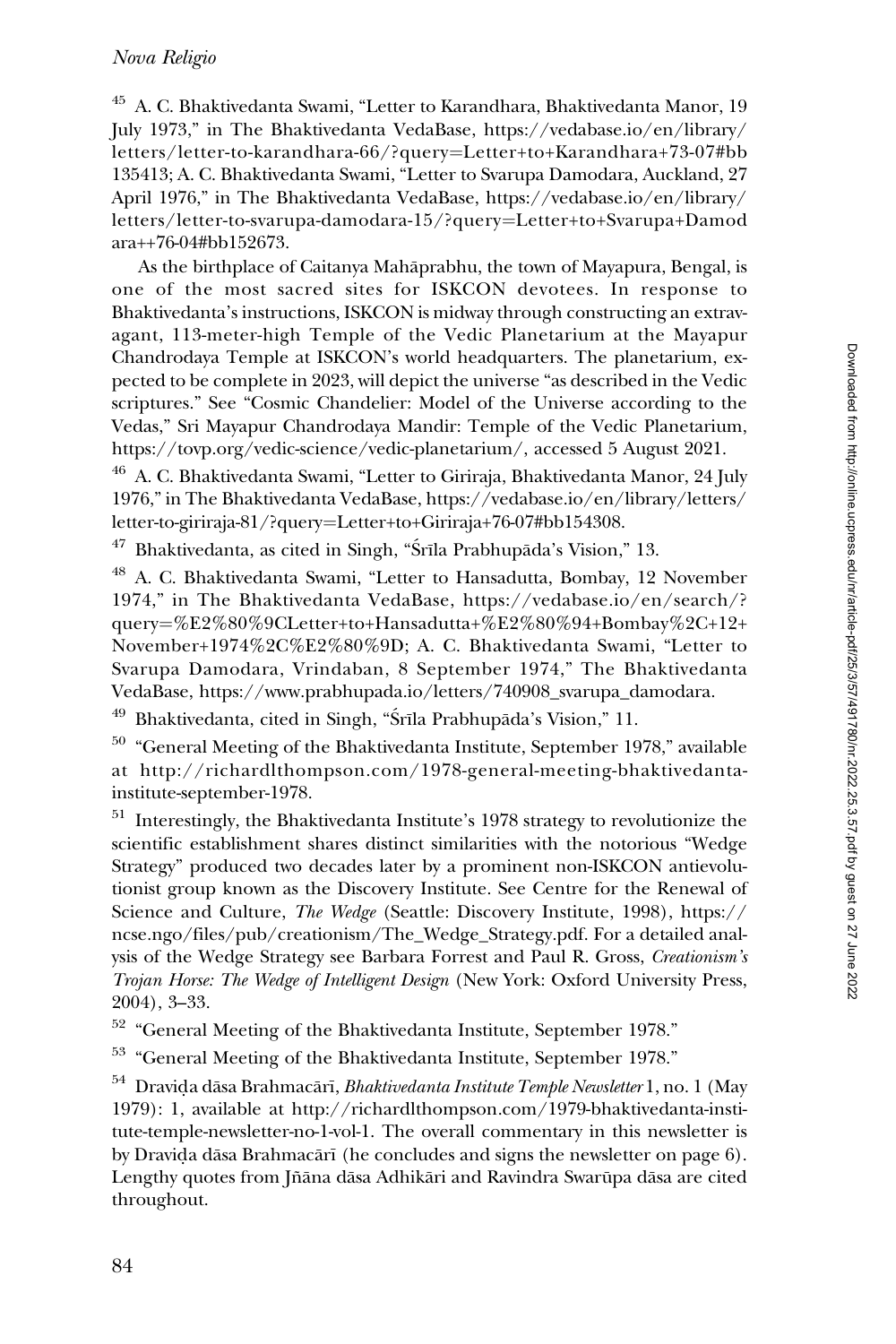$^{55}$  Dravi $\rm{da}$  dāsa Brahmacārī, *Bhaktivedanta Institute Temple Newsletter*, 1.

 $56$  Ravindra Swarūpa dāsa, cited in *Bhaktivedanta Institute Temple Newsletter* 1, no. 1 (May 1979): 4.

 $57$  Ravindra Swarūpa dāsa, Bhaktivedanta Institute Temple Newsletter, 4.

 $58$  Ravindra Swarūpa dāsa, Bhaktivedanta Institute Temple Newsletter, 4.

 $^{59}$  Ravindra Swarūpa dāsa, *Bhaktivedanta Institute Temple Newsletter*, 4.<br> $^{60}$  Devindra Swarūpa dēsa. *Bhaktivedanta Institute Temple Newsletter*, 5.

Ravindra Swarūpa dāsa, Bhaktivedanta Institute Temple Newsletter, 5.

 $61$  Ravindra Swarūpa dāsa, Bhaktivedanta Institute Temple Newsletter, 5.

Ravindra Swarūpa dāsa, Bhaktivedanta Institute Temple Newsletter, 5.

 $63$  Michael A. Marchetti (Mādhava dāsa), "Saint and Revolutionary," Perspectives on Bhaktivedanta Institute (N.p.: Bhaktivedanta Institute, 1979), 20–21, available at [http://richardlthompson.com/sites/default/files/1979\\_Perspectives\\_](http://richardlthompson.com/sites/default/files/1979_Perspectives_Bhaktivedanta_Institute.pdf) [Bhaktivedanta\\_Institute.pdf.](http://richardlthompson.com/sites/default/files/1979_Perspectives_Bhaktivedanta_Institute.pdf)

 $64$  William Deadwyler (Ravindra Swarūpa dāsa), "Logic and Argument: A Bona Fide Weapon to Defeat the Atheists," Perspectives on Bhaktivedanta Institute (N.p.: Bhaktivedanta Institute, 1979), 22–24.

<sup>65</sup> Deadwyler, "Logic and Argument," 24.

<sup>66</sup> Squarcini, "In Search of Identity within the Hare Krishna Movement," 262.

<sup>67</sup> Squarcini, "In Search of Identity within the Hare Krishna Movement," 262.

<sup>68</sup> Zambon and Aechtner, "Vaishnavism, Antievolutionism, and Ambiguities," 77–82, 88–91.

<sup>69</sup> Aechtner and Zambon, "Convergent Antievolutionism and the Hare Krishnas," 293–94.

 $70$  A. C. Bhaktivedanta Swami Prabhupāda, "Nationalism of Pure Consciousness," Back to Godhead Magazine 3, pt. 8 (1956), available at [https://](https://prabhupadabooks.com/btg/12/12c) [prabhupadabooks.com/btg/12/12c.](https://prabhupadabooks.com/btg/12/12c)

 $71$  A. C. Bhaktivedanta Swami Prabhupāda, "Lecture at Arlington Street Church, Boston, 3 May 1969," The Bhaktivedanta Vedabase, [https://vedabase.io/en/](https://vedabase.io/en/library/transcripts/690503le-boston/?query=Lecture+at+Arlington+Street+Church+May+1969#bb543893) [library/transcripts/690503le-boston/?](https://vedabase.io/en/library/transcripts/690503le-boston/?query=Lecture+at+Arlington+Street+Church+May+1969#bb543893)

[query](https://vedabase.io/en/library/transcripts/690503le-boston/?query=Lecture+at+Arlington+Street+Church+May+1969#bb543893)=[Lecture+at+Arlington+Street+Church+May+1969#bb543893.](https://vedabase.io/en/library/transcripts/690503le-boston/?query=Lecture+at+Arlington+Street+Church+May+1969#bb543893)

 $72$  Examples abound—from the inaugural Bhaktivedanta Institute "Life Comes from Life" conference in 1977, to Michael A. Cremo and Richard L. Thompson, Forbidden Archaeology: The Hidden History of the Human Race (Los Angeles: Bhaktivedanta Book Publishing,1993), to Leif A. Jensen, with Jonathan Wells, William A. Dembski, Michael J. Behe, and Michael A. Cremo, Rethinking Darwin: A Vedic Study of Darwinism and Intelligent Design (Alachua, Fla: Bhaktivedanta Book Trust, 2011). Lalitānātha Dāsa is Leif A. Jensen. He uses the name Leif A. Jensen on the cover of Rethinking Darwin.

 $^{73}$  Ravindra Swarūpa dāsa, Bhaktivedanta Institute Temple Newsletter, 4.

The Institute for Creation Research was founded in California by Henry Morris to "develop Bible-based explanations for scientific information resulting from fossil research." See Michael Ruse, The Evolution Wars: A Guide to the Debates (Millerton, NY: Grey House Publishing, 2008): 121, 125–26. The Institute for Creation Research is now based in Dallas.

<sup>74</sup> Correspondence with BIHS co-director, 26 October 2019.